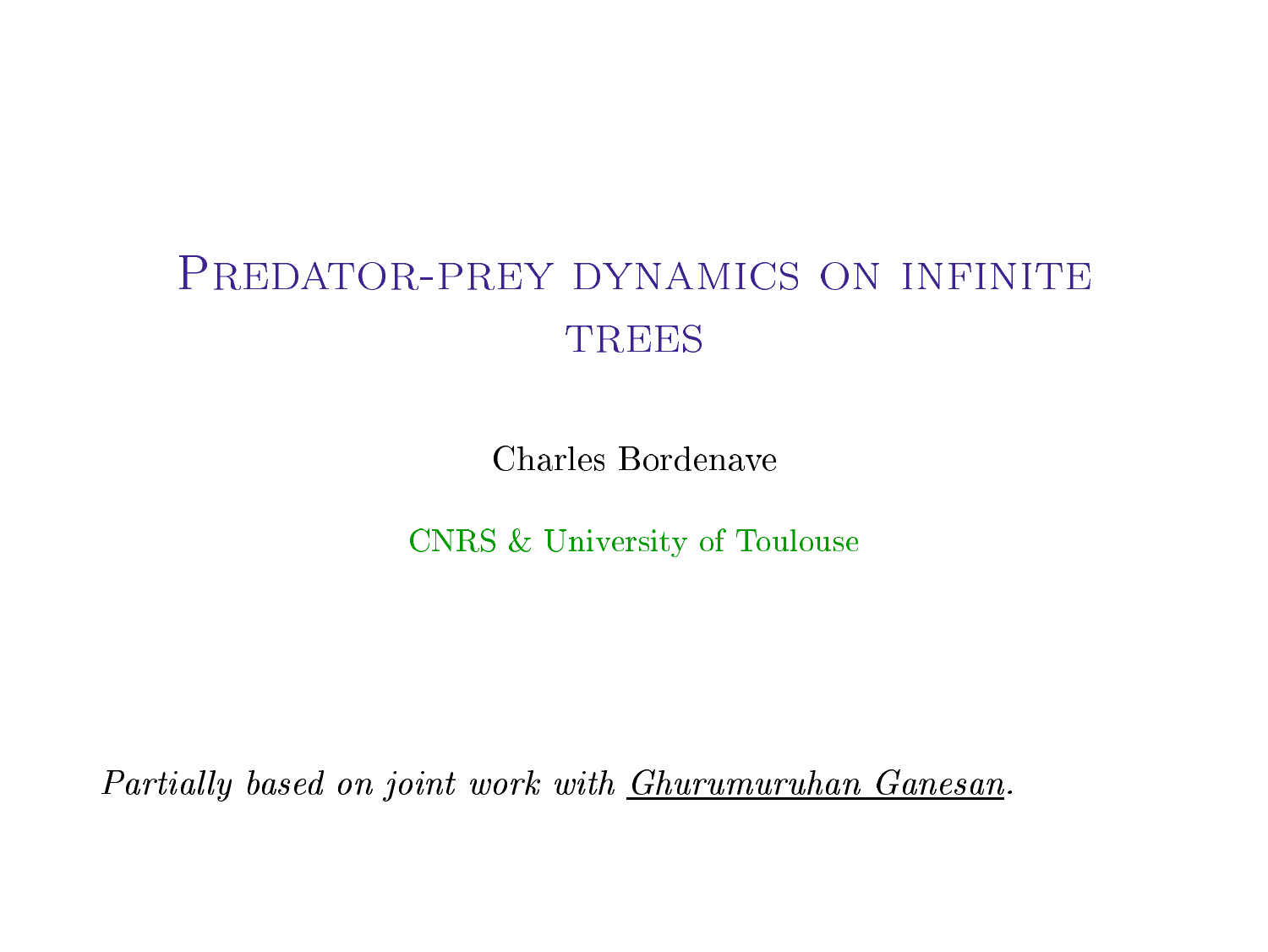A disease is propagating along the edges of a graph G. A vertex may either be

- (S)us
eptible
- (I)nfected and infectious
- $-$  (R) ecovered. - (R)e
overed.

 $\Rightarrow$  rumor spreading, epidemic, prey and predator, information dissemination ...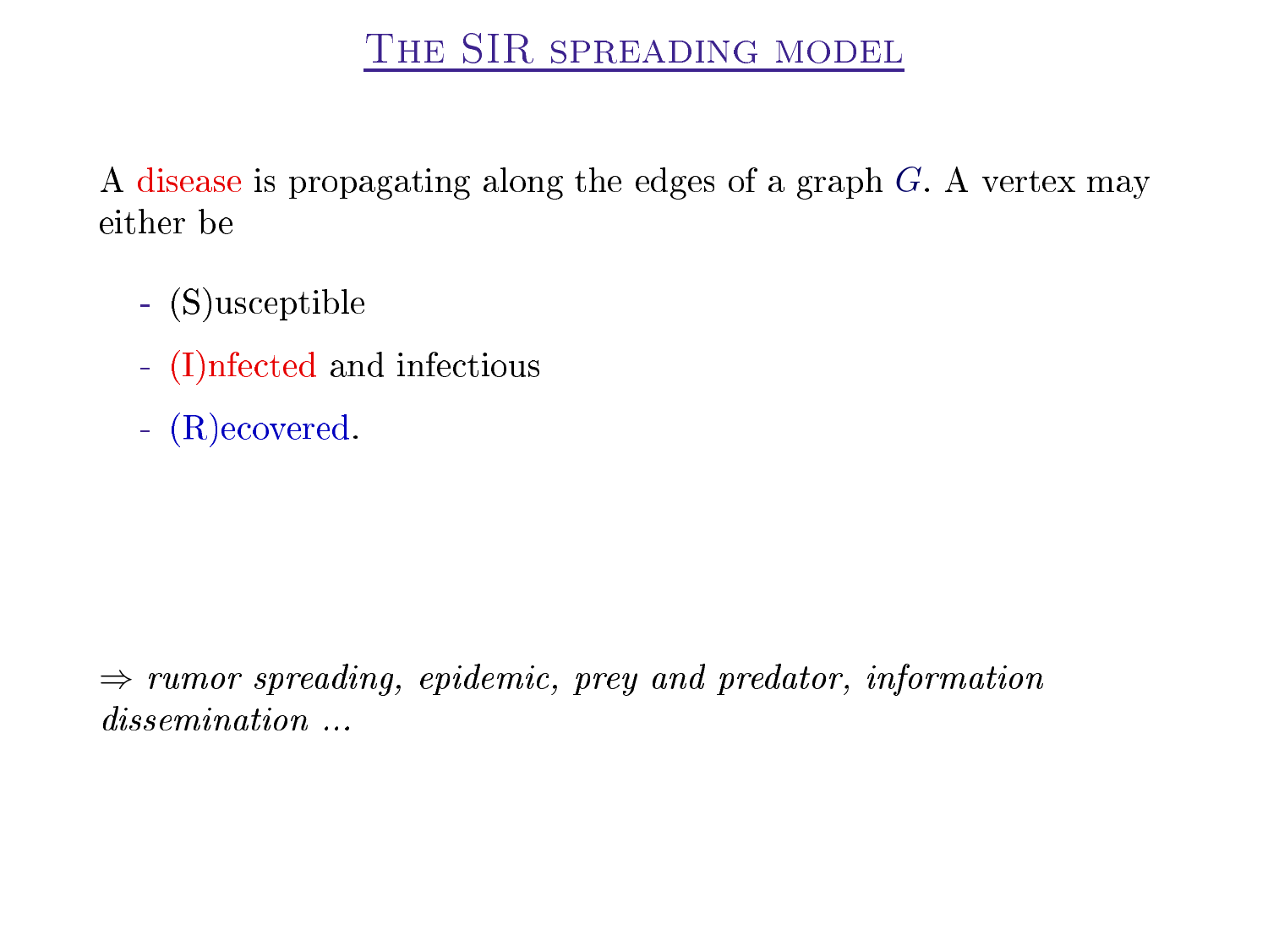Markov process on  $\mathcal{X} = \{S, I, R\}^V$ :

- a  $(S)$ -vertex becomes  $(I)$  at rate  $\lambda$  times the number of  $(I)$ -neighbors,
- a  $(I)$ -vertex becomes  $(R)$  at rate 1.

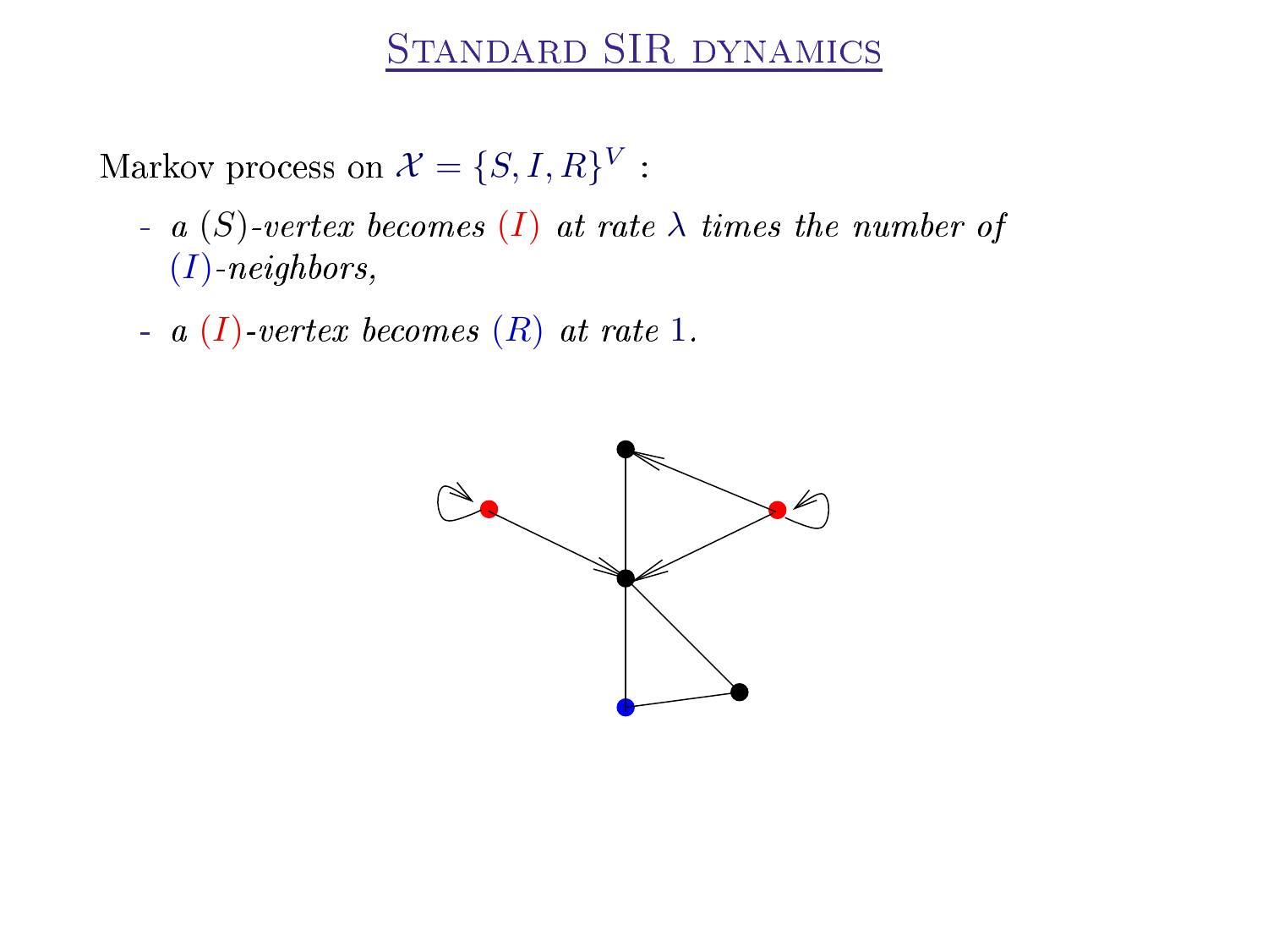CHASE-ESCAPE MODEL

Kordzakhia (2005) Kordzakhia (2005)

Markov process on  $\mathcal{X} = \{S, I, R\}^V$ :

- a  $(S)$ -vertex becomes  $(I)$  at rate  $\lambda$  times the number of  $(I)$ -neighbors,
- a  $(I)$ -vertex becomes  $(R)$  at rate 1 times the number of (R)-neighbors.

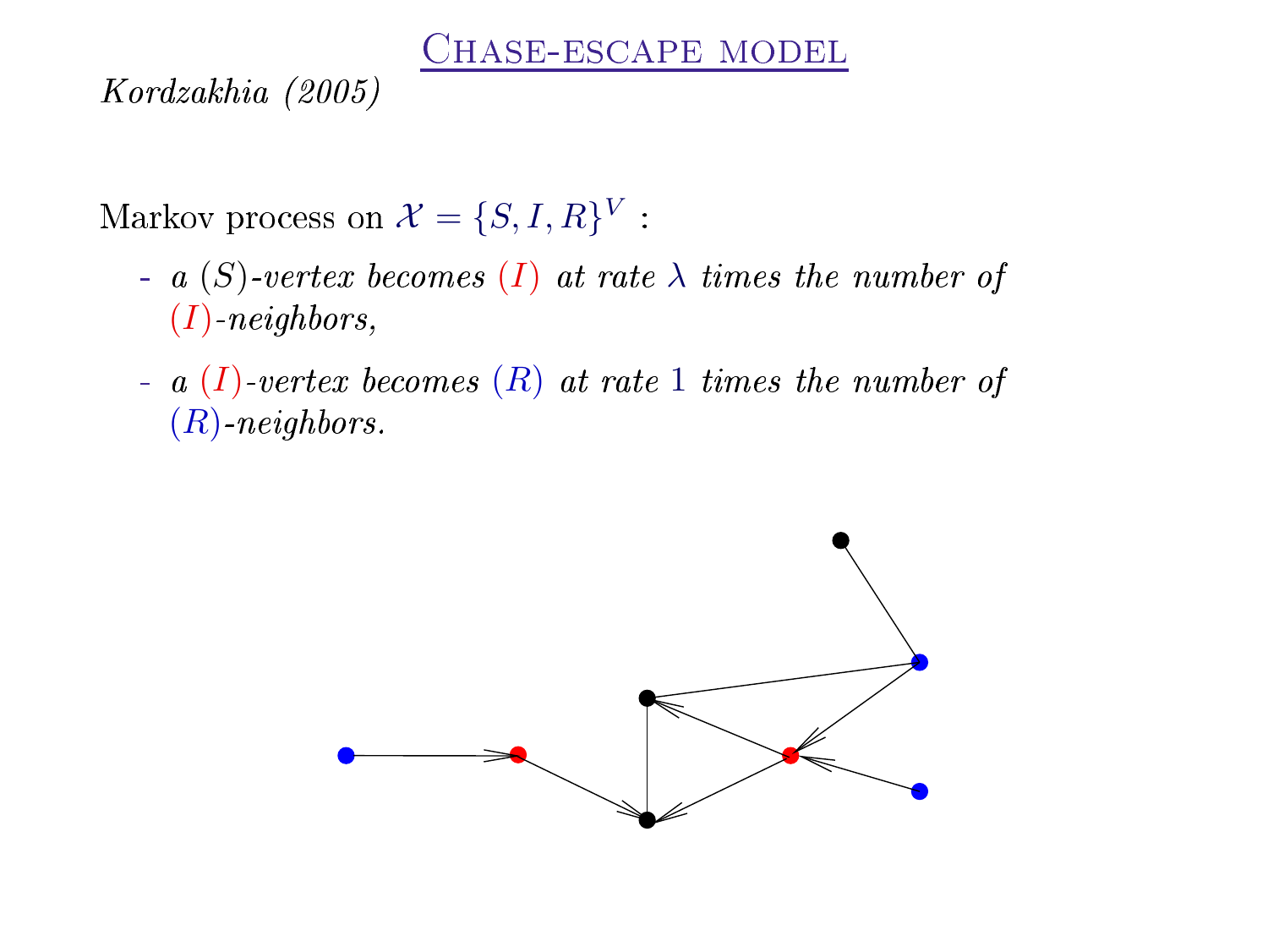## CHASE-ESCAPE MODEL



 $\Rightarrow \, Nested\, \, propagation\, \, \ldots$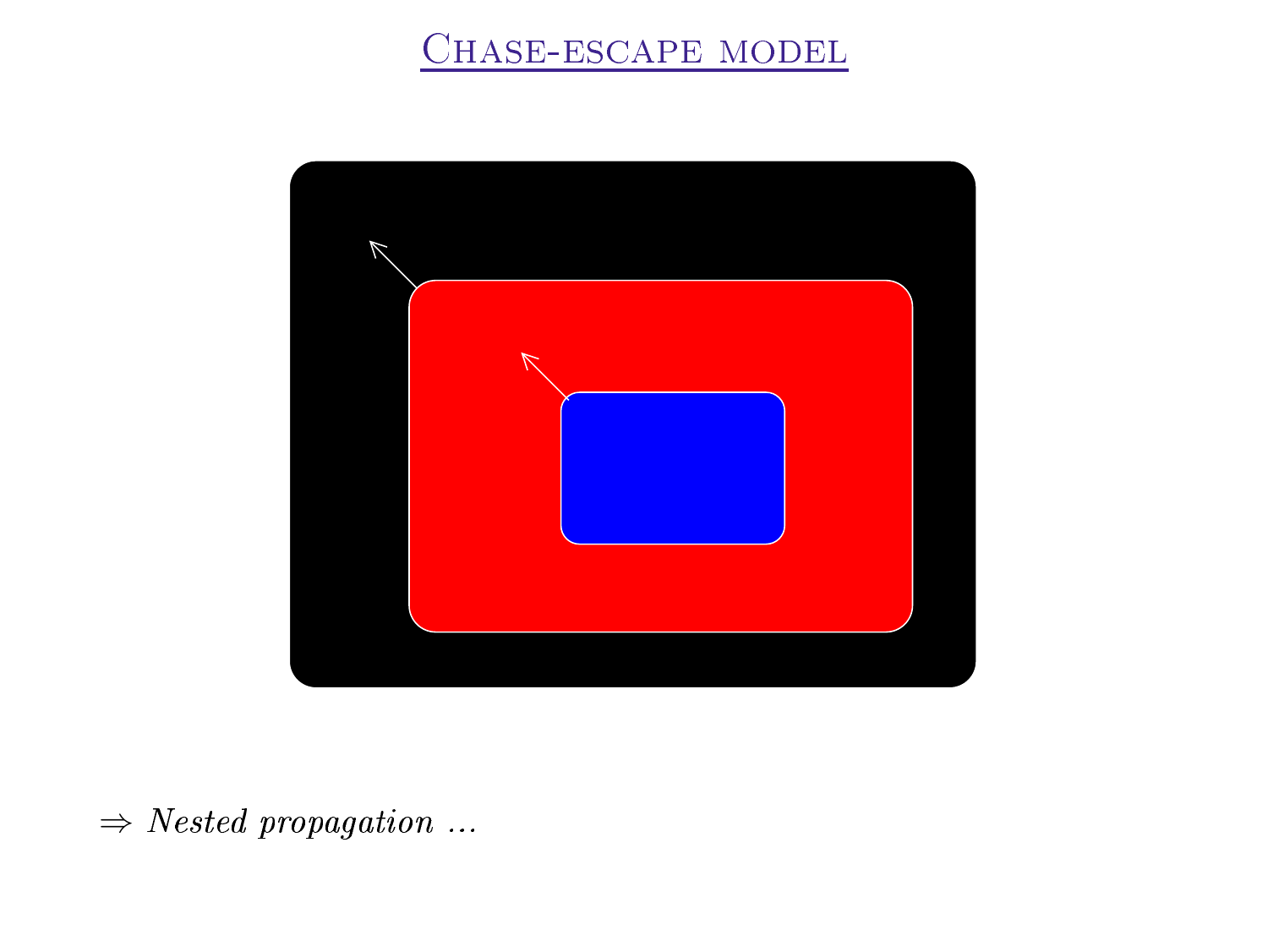# CHASE-ESCAPE PROCESS ON A TREE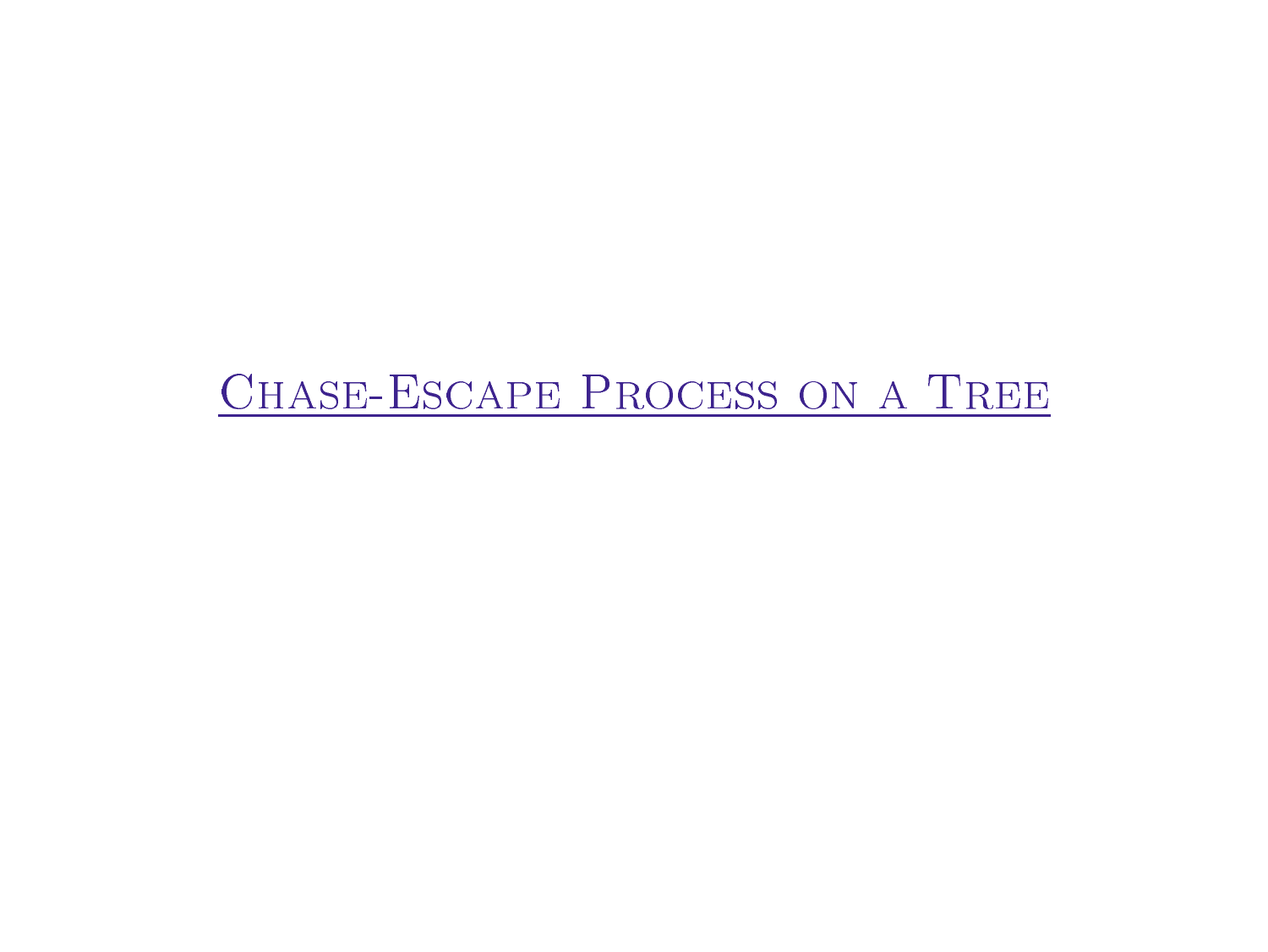In this talk: SIR model on short time scale.

A simple model : the underlying graph  $T$  is an infinite tree.

 $\Rightarrow$  Reasonable approximation for locally tree-like graphs.

Our initial condition:

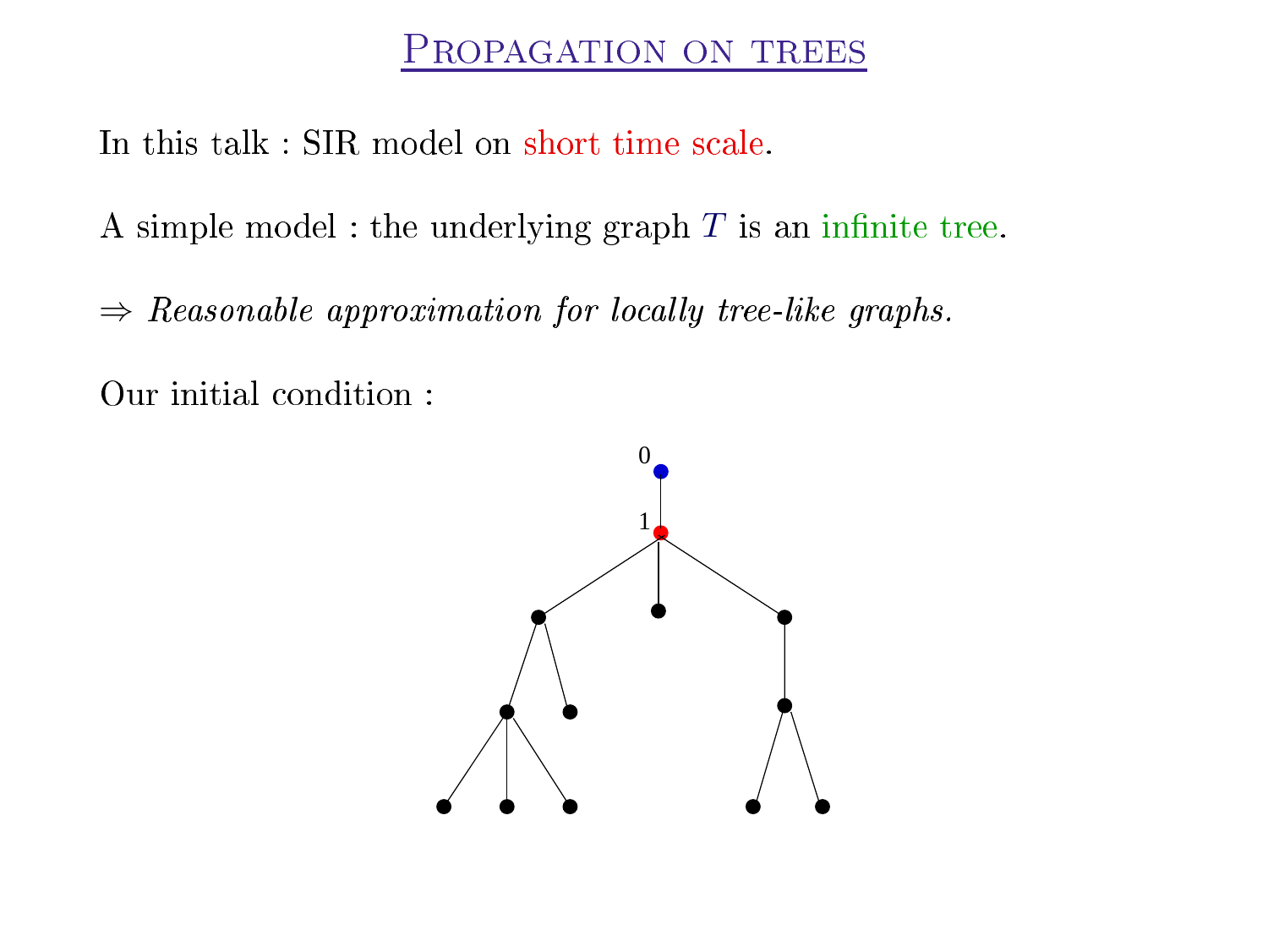$\Rightarrow$  The states without (*I*)-vertices are absorbing.

Either:

- (i) at some finite time, the process reaches an absorbing state. (I)-verti
es die out.
- (ii)  $(I)$ -vertices survive indefinitely.

 $(R)$ -vertices = vertices that have been infected.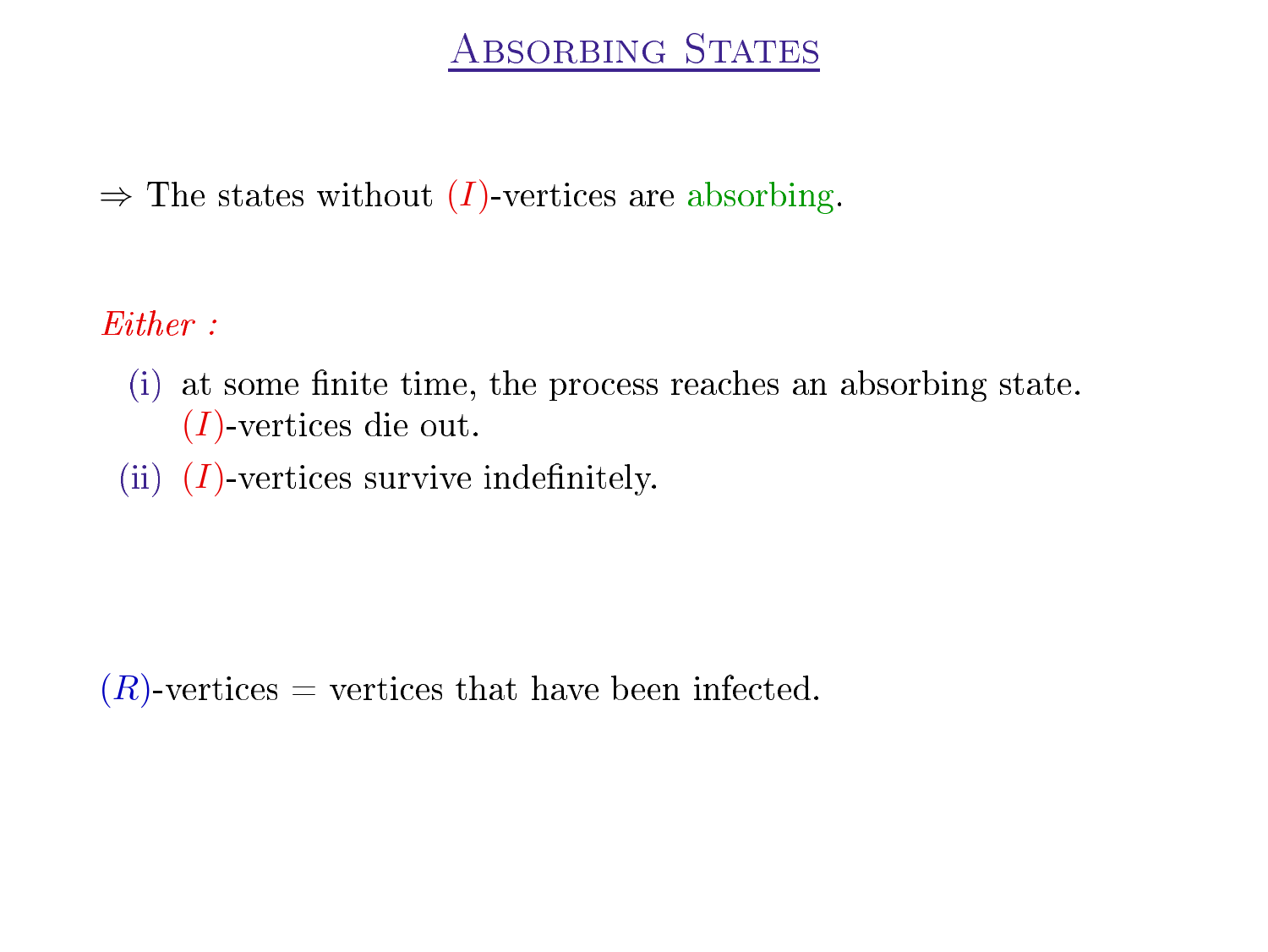Upper growth rate :

$$
d = \limsup_{k \to \infty} |V_k|^{1/k} \in (1, \infty).
$$

where  $V_k =$  set of vertices at distance k from the root.

Lower *d*-ary  $\simeq$  for large *k*, the distance-*k* tree contains a  $(d - o(1))^k$ -ary tree. -ary tree. The contract of the contract of the contract of the contract of the contract of the contract of the

Satisfied a.s. for Galton-Watson tree with mean number of offspring  $d > 1$  conditioned on non-extinction.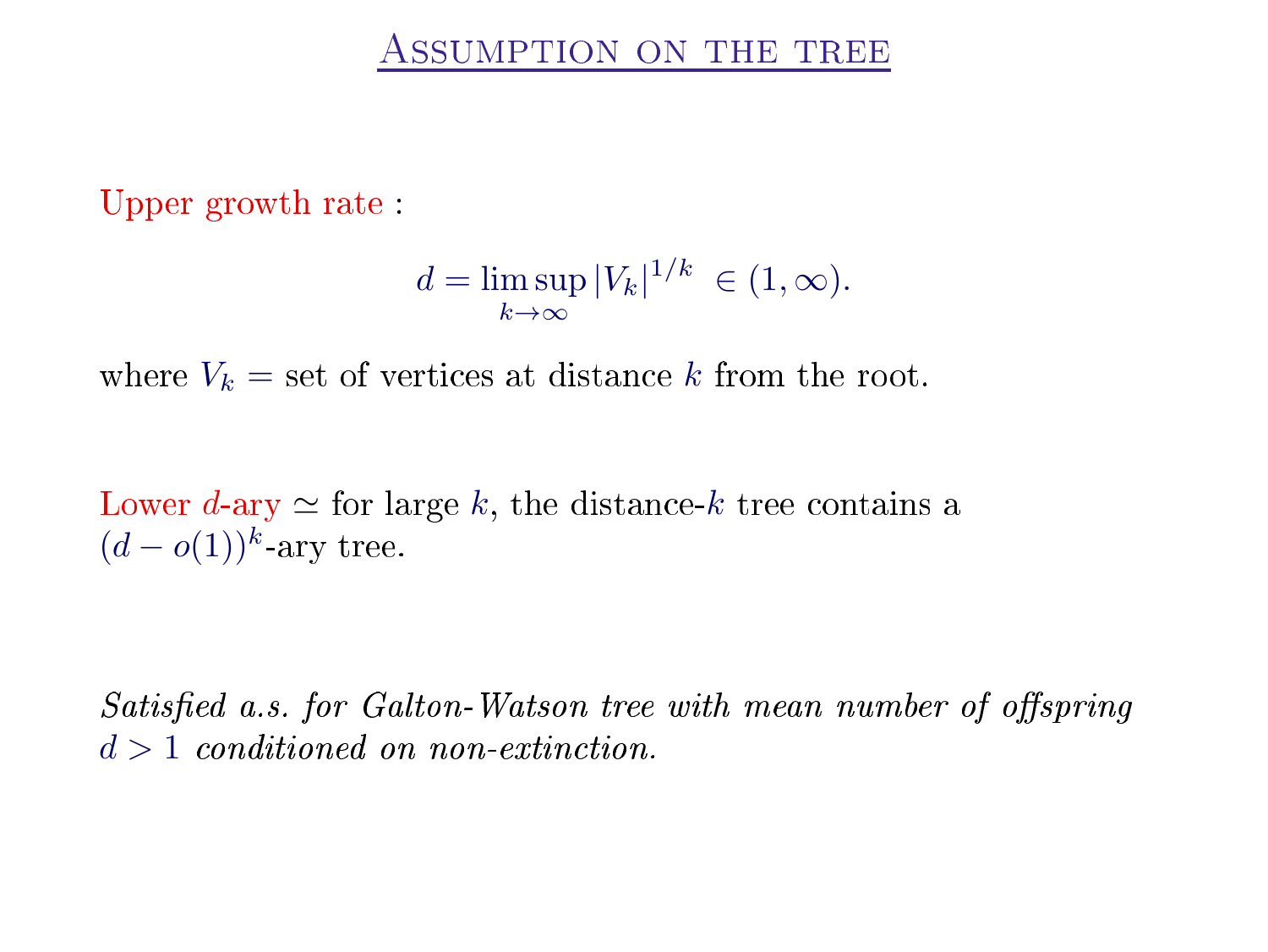PHASE TRANSITION

For which value

 $q_T(\lambda) = \mathbb{P}_{\lambda}(\text{excitinction}) < 1$ ?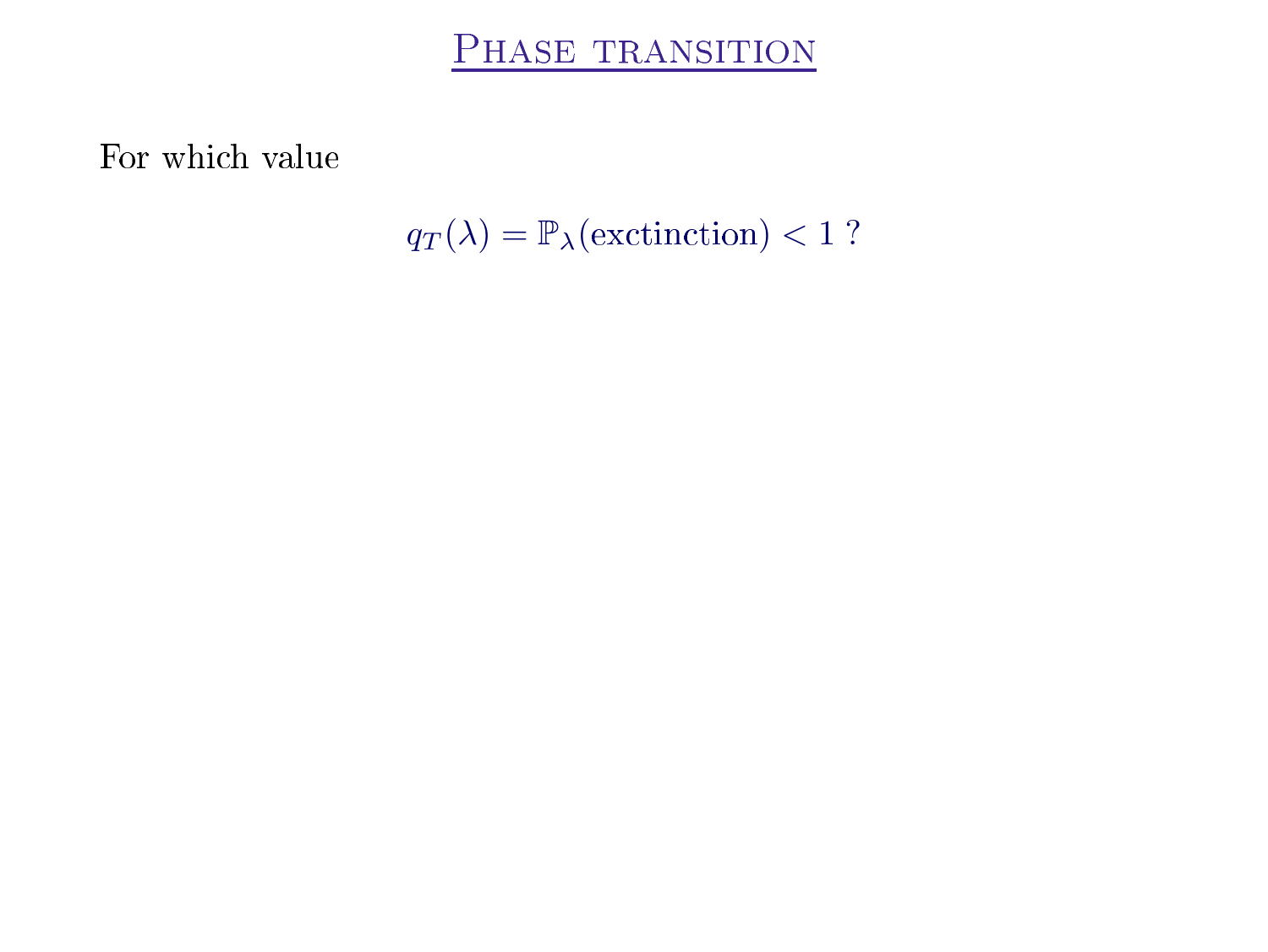For which value

 $q_T(\lambda) = \mathbb{P}_{\lambda}(\text{extinction}) < 1$ ?

Theorem (Kordzakhia (2005) - d-ary tree)  
Let  

$$
\lambda_1 = 2d - 1 - 2\sqrt{d(d-1)} \qquad (\sim \frac{1}{4d}).
$$
  
(i) If  $\lambda < \lambda_1$  and T has upper growth rate d then  $q_T(\lambda) = 1$ .

(ii) If  $\lambda > \lambda_1$  and T is lower d-ary then  $q_T(\lambda) < 1$ .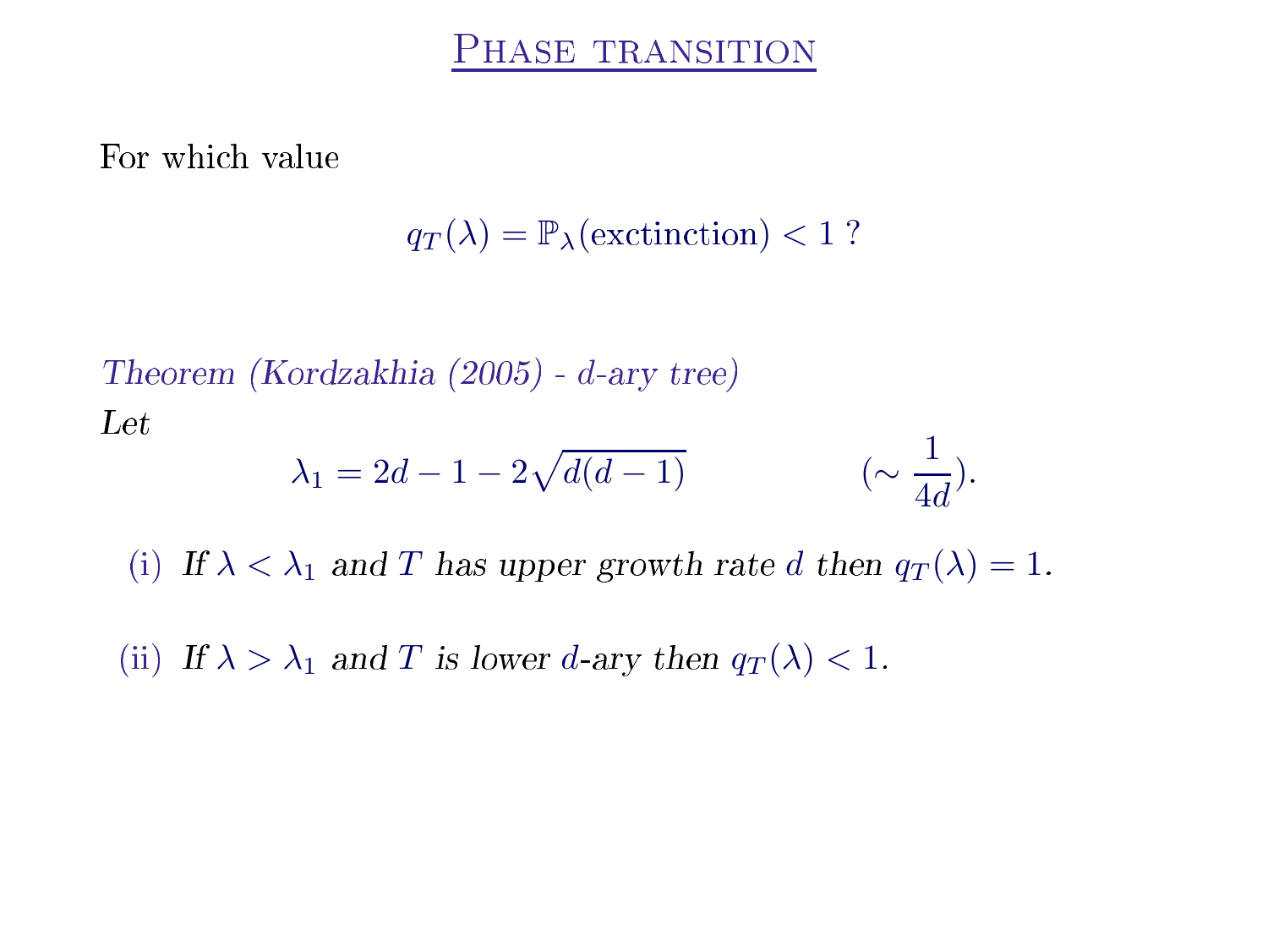For which value

 $q_T(\lambda) = \mathbb{P}_{\lambda}(\text{extinction}) < 1$ ?

Theorem (Kordzakhia (2005) - d-ary tree)  
\nLet  
\n
$$
\lambda_1 = 2d - 1 - 2\sqrt{d(d-1)} \qquad (\sim \frac{1}{4d}).
$$
\n(i) If  $\lambda < \lambda_1$  and *T* has upper growth rate *d* then  $q_T(\lambda) = 1$ .  
\n(ii) If  $\lambda > \lambda_1$  and *T* is lower *d*-ary then  $q_T(\lambda) < 1$ .

 $\Rightarrow$  For the standard SIR :  $\lambda_1 = 1/(d-1)$ .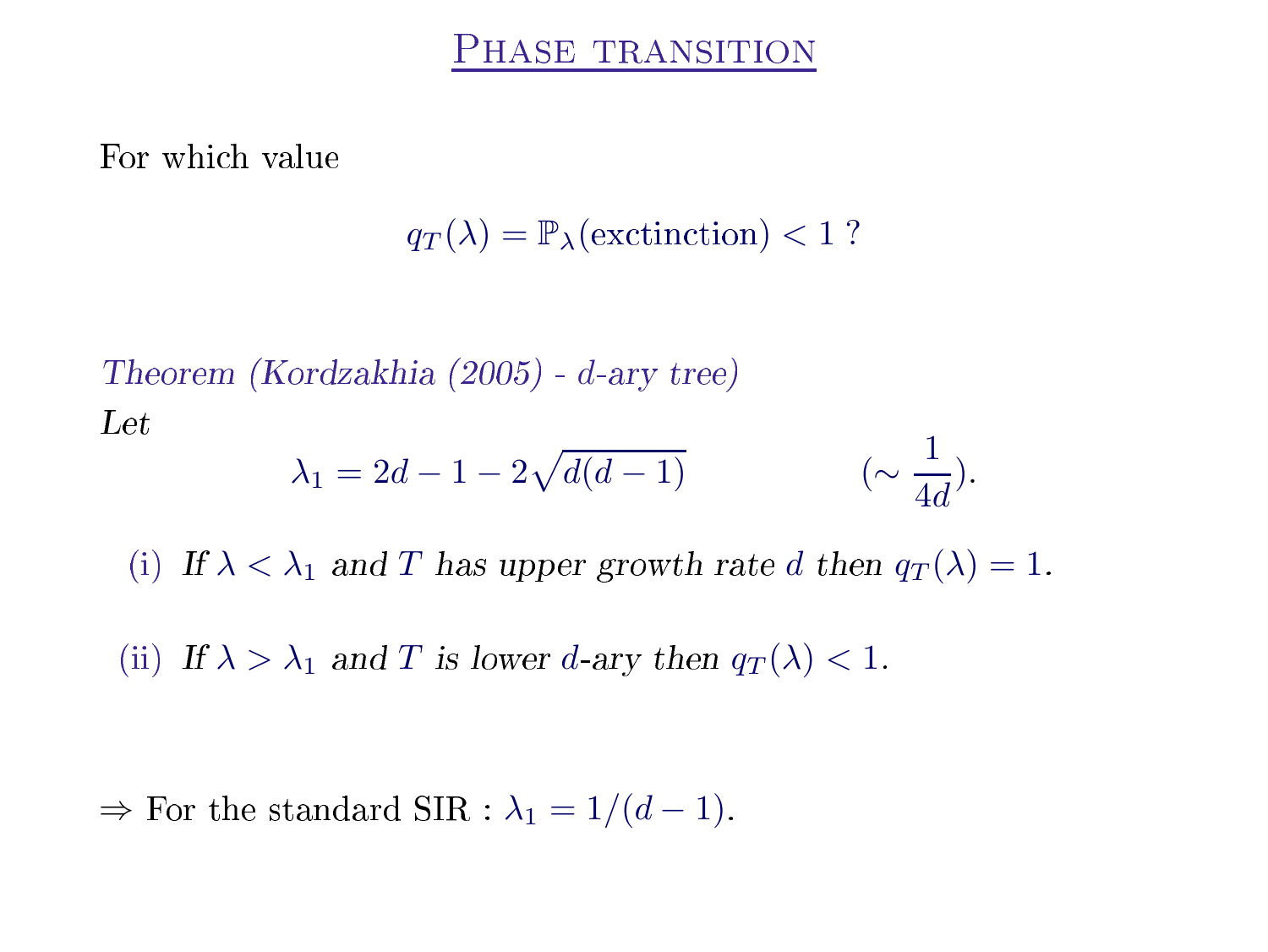## Annealed survival probability

Assume  $T$  is a Galton-Watson tree with offspring distribution  $P$  of mean  $d > 1$ .

$$
q(\lambda) = \mathbb{E}'q_T(\lambda) = \mathbb{P}'_{\lambda}(\text{excitation}).
$$

## **Theorem**

with

If the ospring distribution has nite se
ond moment then for all  $\lambda_1 < \lambda < 1$ ,

$$
c_0\omega^3 e^{-\frac{(1-\lambda_1)\pi}{2(d(d-1))^{1/4}}\omega^{-1}} \leq 1 - q(\lambda) \leq c_1 e^{-\frac{(1-\lambda_1)\pi}{2(d(d-1))^{1/4}}\omega^{-1}},
$$
  

$$
\omega = \sqrt{\lambda - \lambda_1}.
$$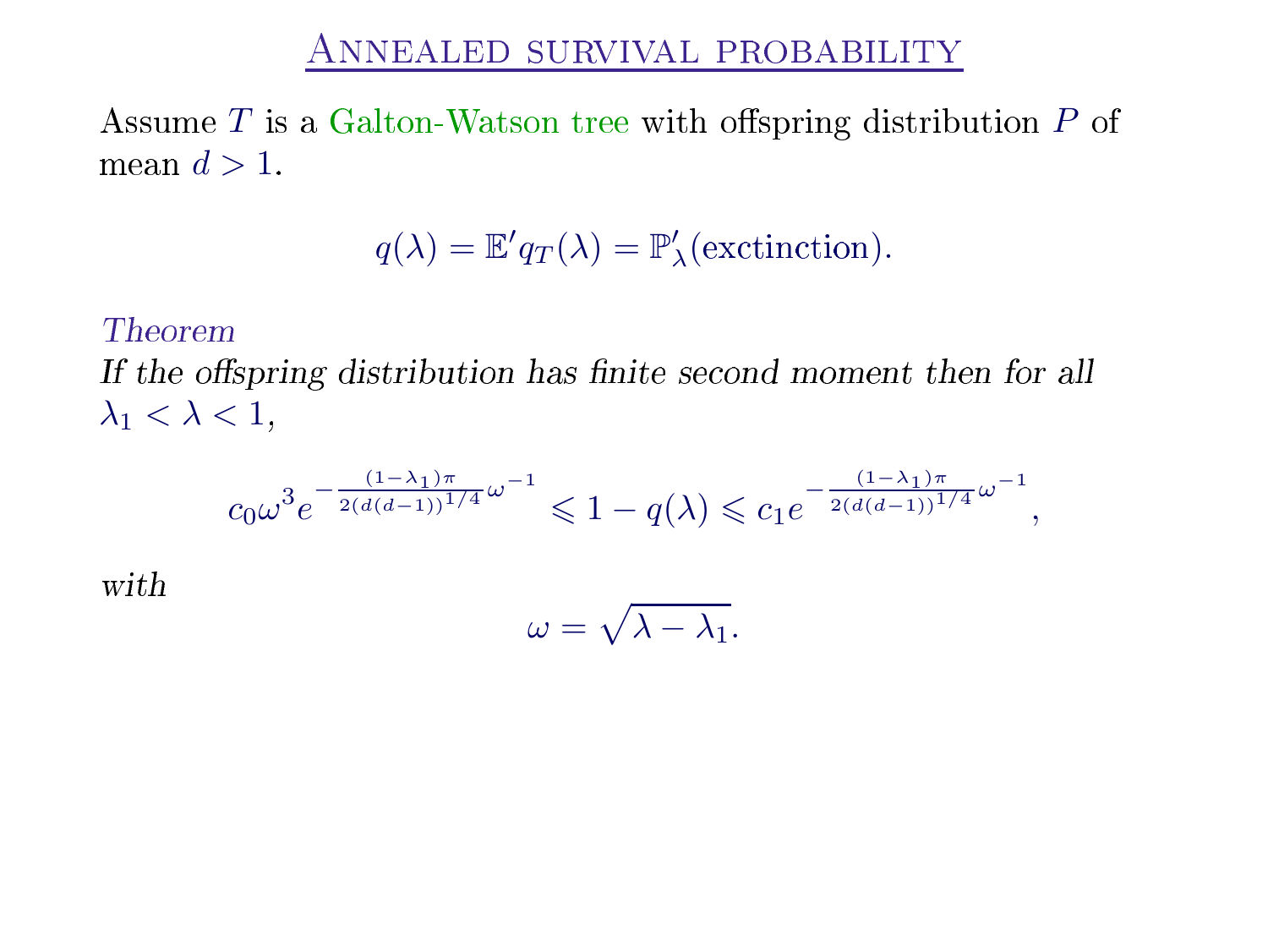Assume  $T$  is a Galton-Watson tree with offspring distribution  $P$  of mean  $d > 1$ .

$$
q(\lambda) = \mathbb{E}'q_T(\lambda) = \mathbb{P}'_{\lambda}(\text{excitation}).
$$

## Theorem

with

If the ospring distribution has nite se
ond moment then for all  $\lambda_1 < \lambda < 1$ ,

$$
c_0\omega^3 e^{-\frac{(1-\lambda_1)\pi}{2(d(d-1))^{1/4}}\omega^{-1}} \leq 1 - q(\lambda) \leq c_1 e^{-\frac{(1-\lambda_1)\pi}{2(d(d-1))^{1/4}}\omega^{-1}},
$$
  

$$
\omega = \sqrt{\lambda - \lambda_1}.
$$

 $\Rightarrow$  For the standard SIR :  $1 - q(\lambda) = \Theta(\lambda - 1/(d-1))_+$ .

⇒ Similar result for Brunet-Derrida's model of branching random<br>walk killed below a linear barrier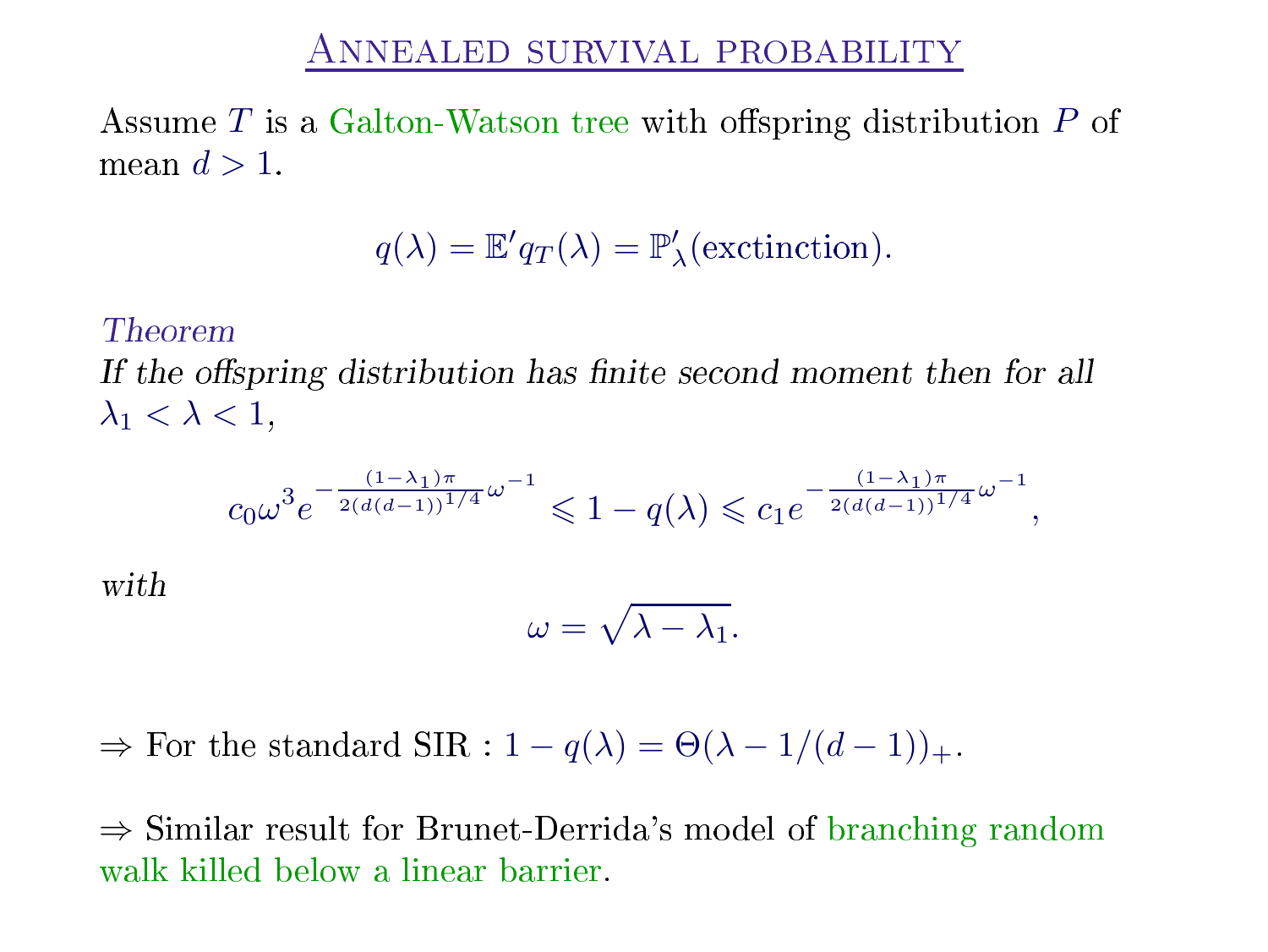If  $0 < \lambda \leq \lambda_1$ , let Z be the total infected population on the GWT (number of  $(R)$ -vertices in absorbing state).

Tail exponent

$$
\gamma(\lambda) = \sup\{u \geq 0 : \mathbb{E}'_{\lambda}[Z^u] < \infty\},\
$$

$$
\gamma_P = \sup \{ u \geqslant 0 : \sum_{\ell=1}^{\infty} \ell^u P(\ell) < \infty \}.
$$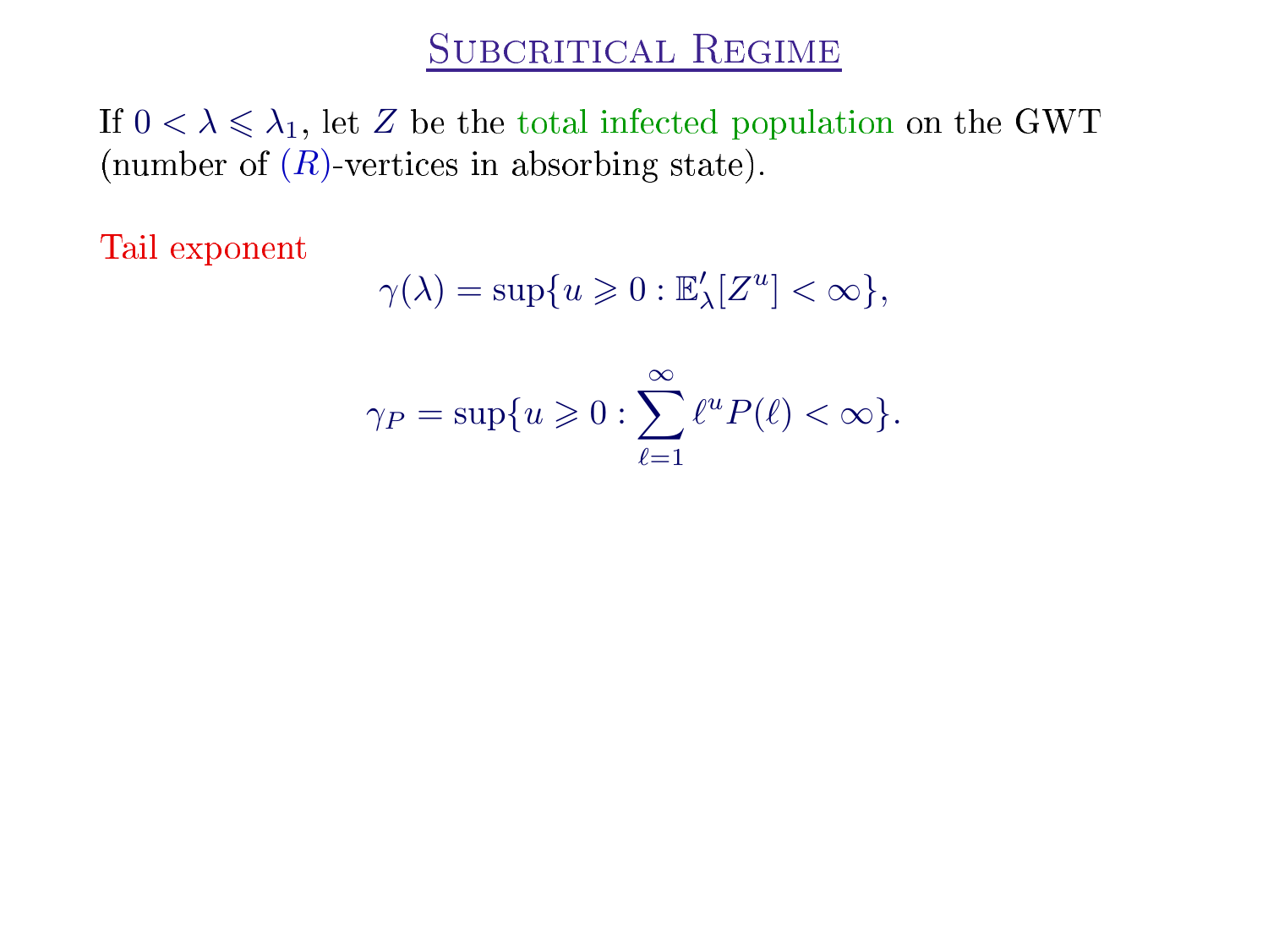If  $0 < \lambda \leq \lambda_1$ , let Z be the total infected population on the GWT (number of  $(R)$ -vertices in absorbing state).

Tail exponent

$$
\gamma(\lambda) = \sup\{u \geq 0 : \mathbb{E}'_{\lambda}[Z^u] < \infty\},\
$$

$$
\gamma_P = \sup \{ u \geqslant 0 : \sum_{\ell=1}^{\infty} \ell^u P(\ell) < \infty \}.
$$

**Theorem** If  $0 < \lambda < \lambda_1$ ,

$$
\gamma(\lambda) = \min\left(\frac{\lambda^2 - 2d\lambda + 1 - (1 - \lambda)\sqrt{\lambda^2 - 2\lambda(2d - 1) + 1}}{2\lambda(d - 1)}, \gamma_P\right).
$$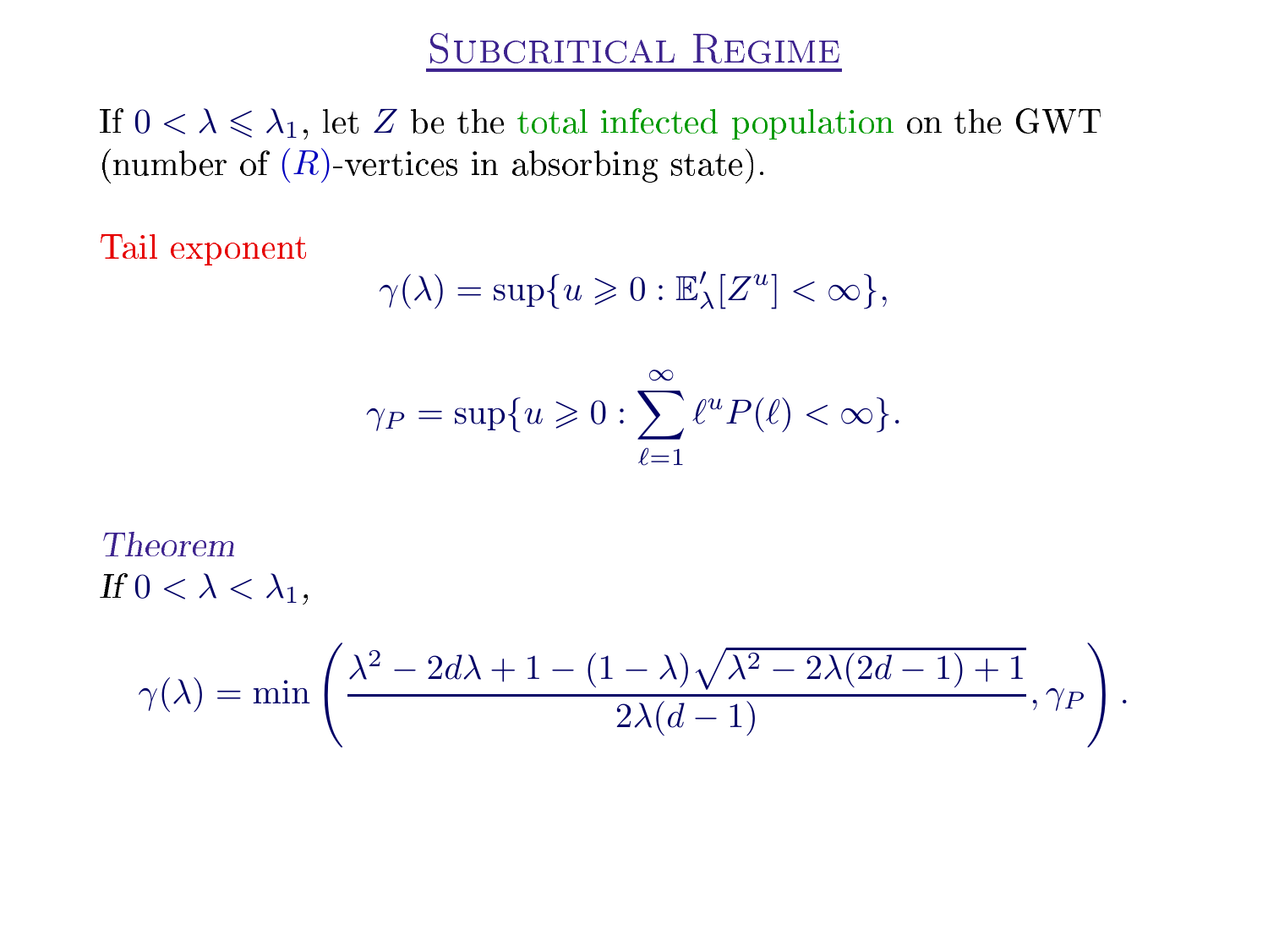If  $0 < \lambda \leq \lambda_1$ , let Z be the total infected population on the GWT (number of  $(R)$  vertices in absorbing state).

Tail exponent

$$
\gamma(\lambda) = \sup\{u \geq 0 : \mathbb{E}'_{\lambda}[Z^u] < \infty\},\
$$

$$
\gamma_P = \sup \{ u \geqslant 0 : \sum_{\ell=1}^{\infty} \ell^u P(\ell) < \infty \}.
$$

**Theorem** If  $0 < \lambda < \lambda_1$ ,

$$
\gamma(\lambda) = \min\left(\frac{\lambda^2 - 2d\lambda + 1 - (1 - \lambda)\sqrt{\lambda^2 - 2\lambda(2d - 1) + 1}}{2\lambda(d - 1)}, \gamma_P\right).
$$

 $\Rightarrow$  For the standard subcritical SIR :  $\gamma(\lambda) = \gamma_P$ .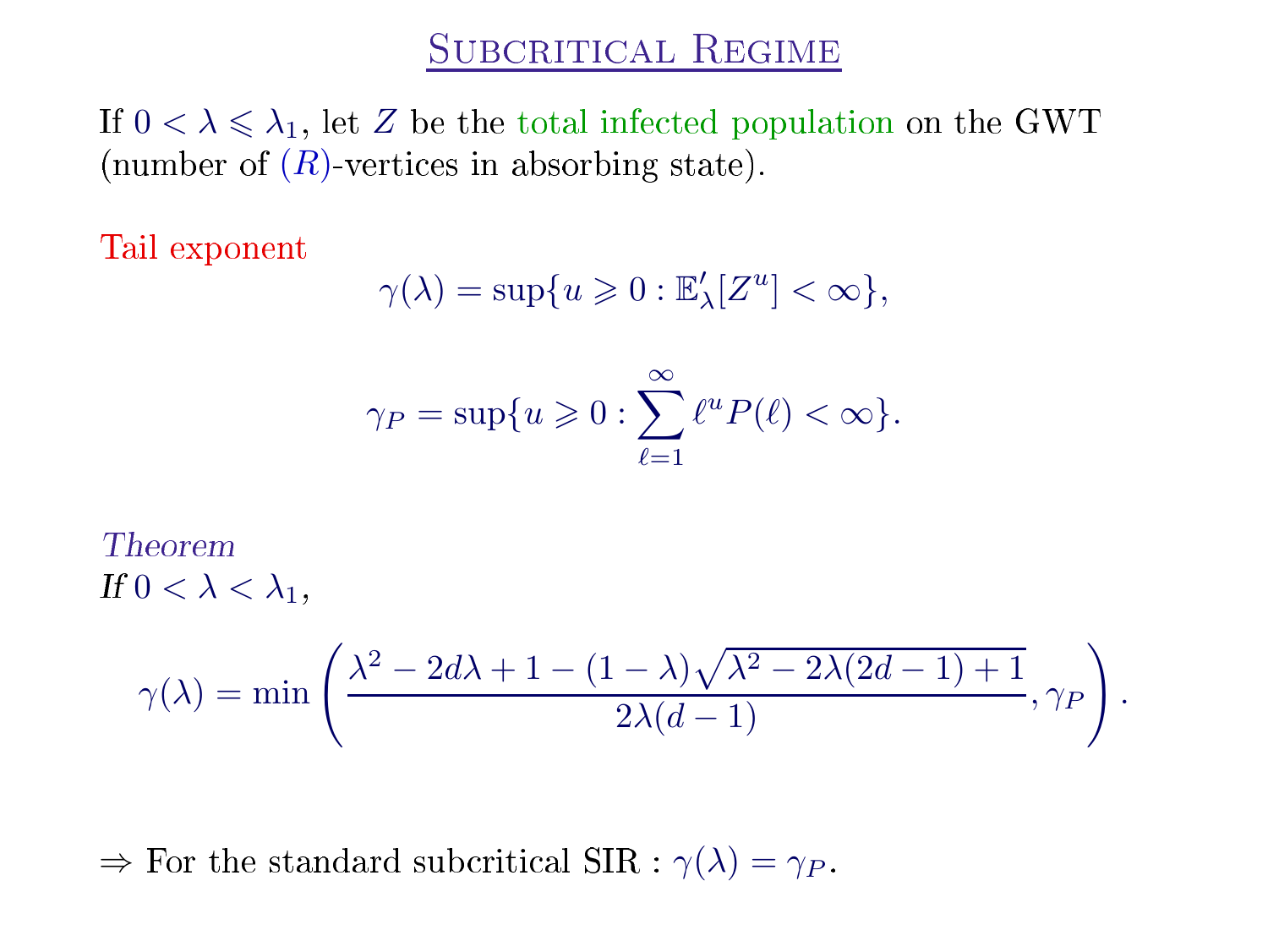It is even possible to compute by recursion the moments of  $Z$  on the GWT. The first moment is

Theorem If  $0 < \lambda \leq \lambda_1$  and  $\Delta = \lambda^2 - 2\lambda(2d - 1) + 1$ , then

$$
\mathbb{E}_{\lambda}'[Z] = \frac{2d}{(d-1)(1+\lambda+\sqrt{\Delta})} - \frac{1}{d-1}.
$$

Corollary For  $\lambda = \lambda_1, \mathbb{E}'_2$  $\chi'_{\lambda_1}[Z] < \infty$  and a.s. the process gets extinct.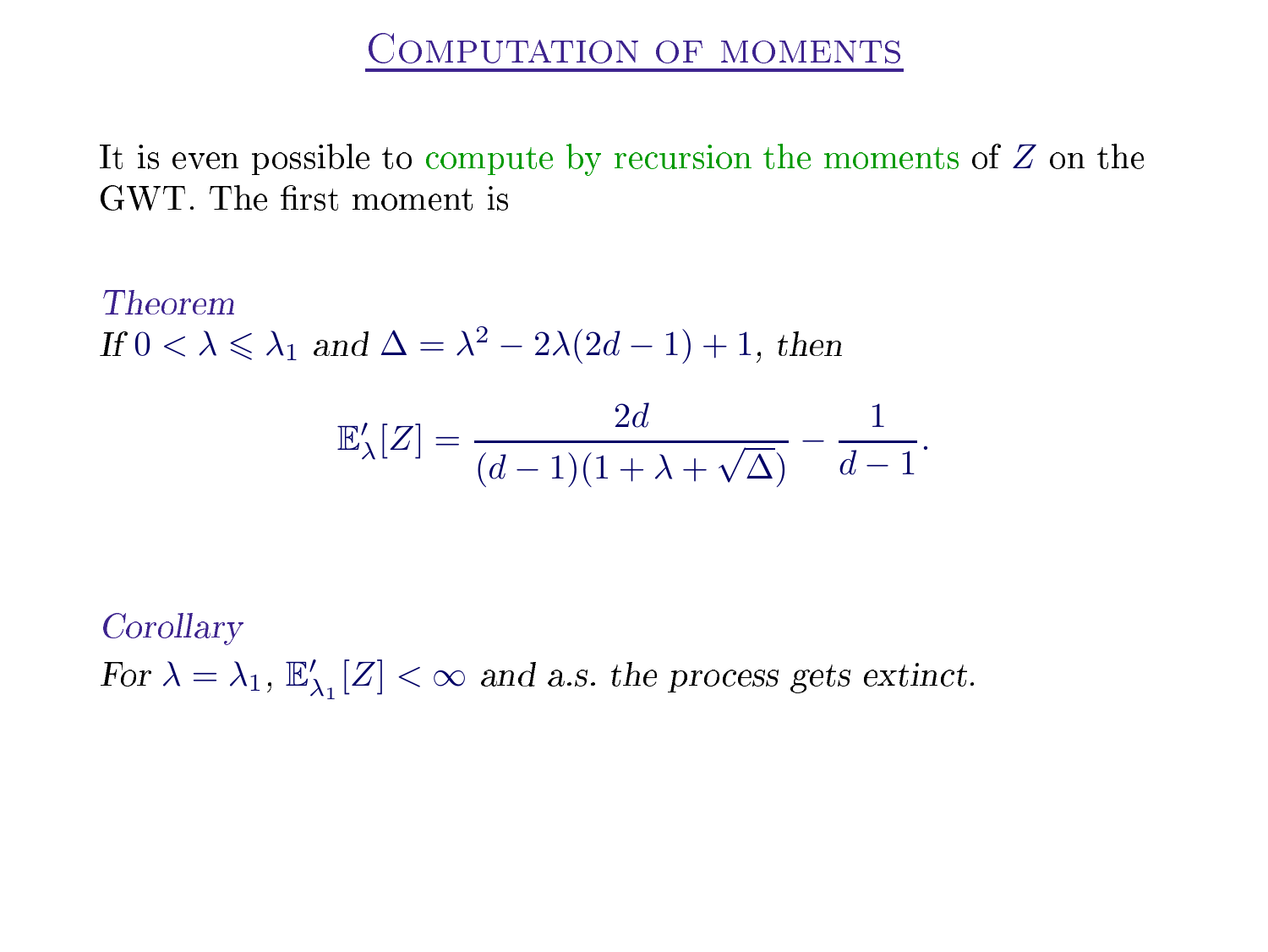It is even possible to compute by recursion the moments of  $Z$  on the GWT. The first moment is

Theorem If  $0 < \lambda \leq \lambda_1$  and  $\Delta = \lambda^2 - 2\lambda(2d - 1) + 1$ , then

$$
\mathbb{E}_{\lambda}'[Z] = \frac{2d}{(d-1)(1+\lambda+\sqrt{\Delta})} - \frac{1}{d-1}.
$$

Corollary For  $\lambda = \lambda_1, \mathbb{E}'_2$  $\chi'_{\lambda_1}[Z] < \infty$  and a.s. the process gets extinct.

 $\Rightarrow$  For the standard subcritical SIR :  $\mathbb{E}'_{1/(d-1)}[Z] = \infty$ .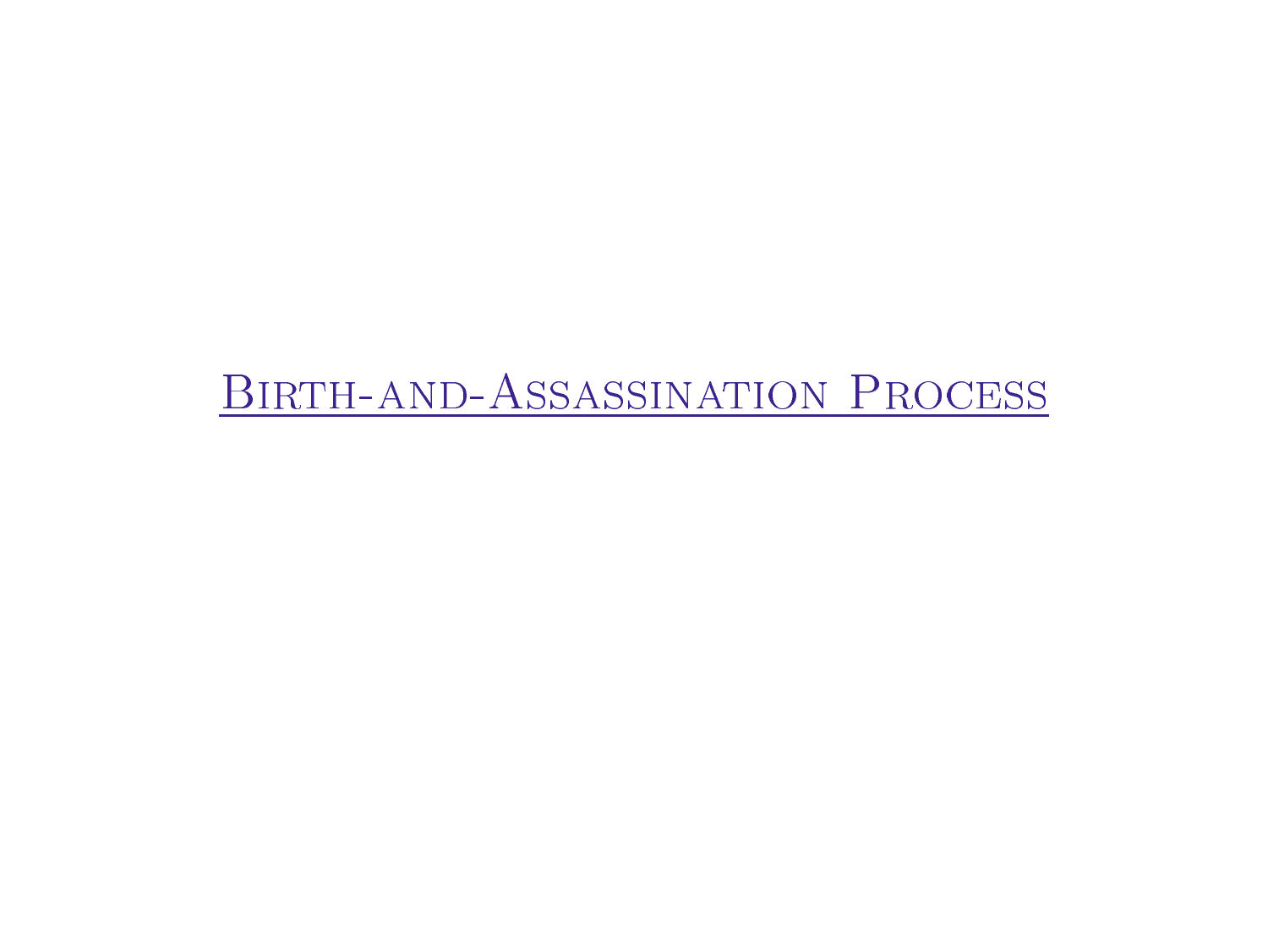(Aldous and Krebs 1990)

The tree starts with the root at time 0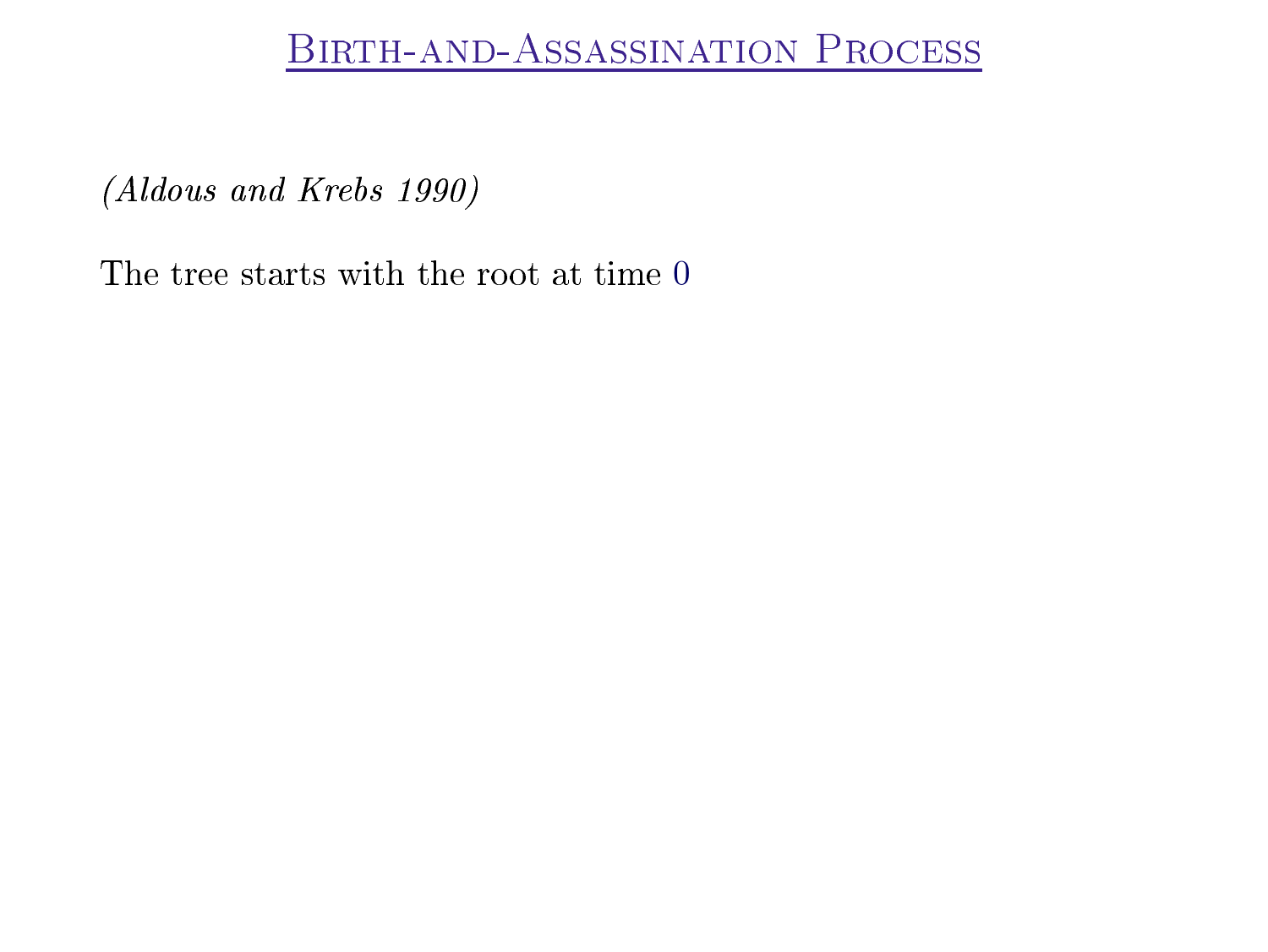(Aldous and Krebs 1990)

The tree starts with the root at time 0 The root produces children at rate  $\lambda$ .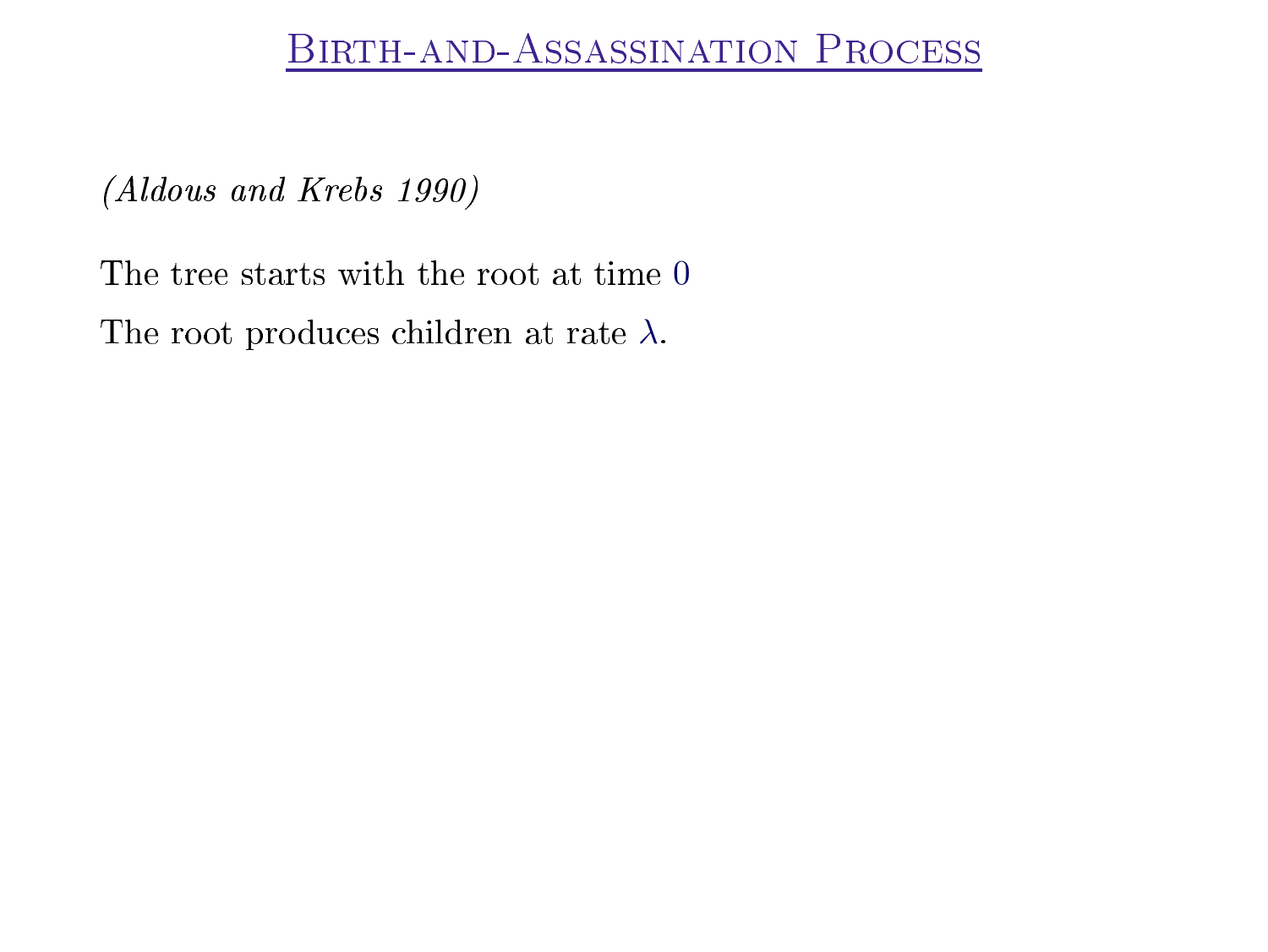(Aldous and Krebs 1990)

The tree starts with the root at time 0 The root produces children at rate  $\lambda$ . Each new vertex produces children at rate  $\lambda$ .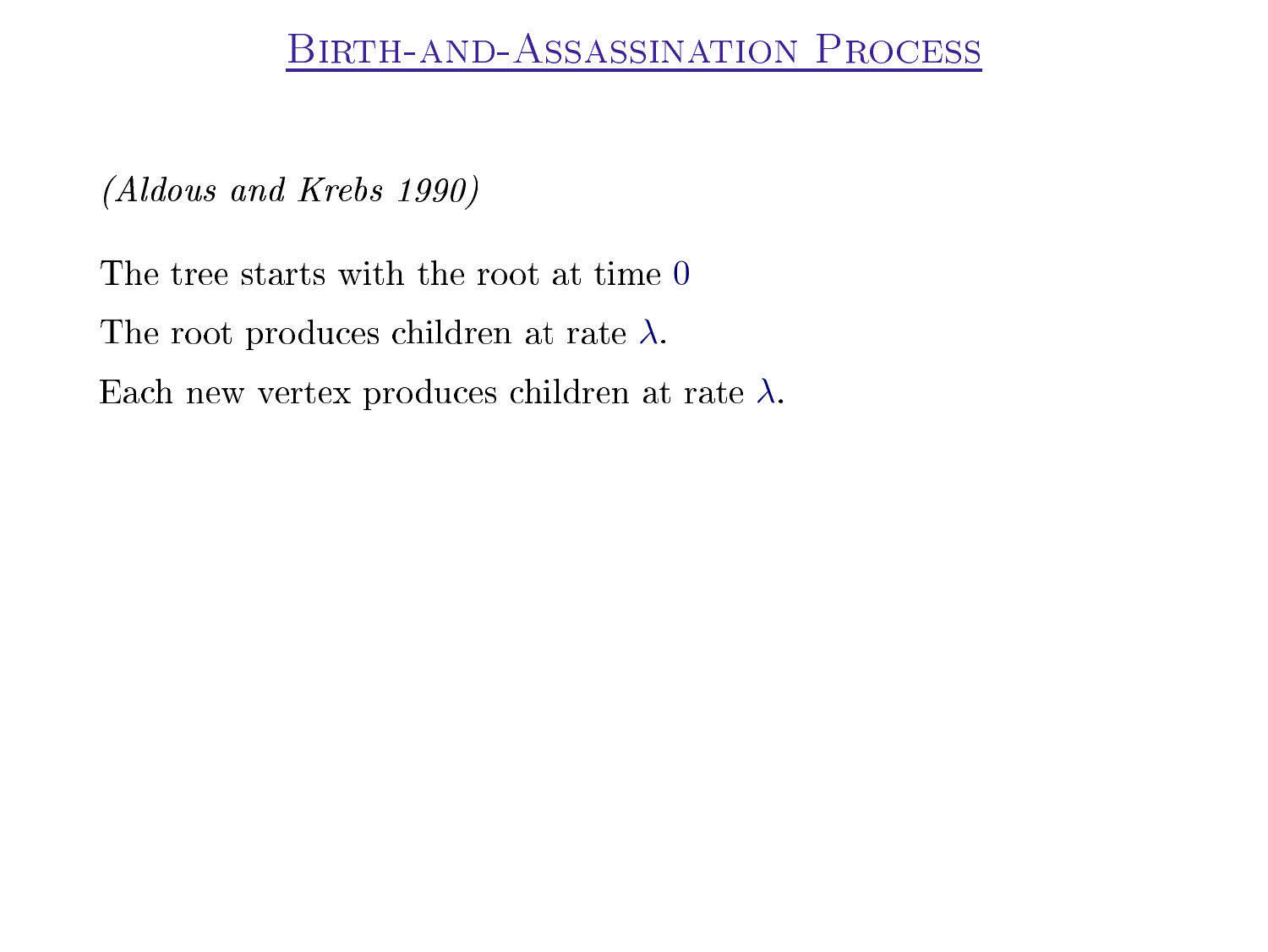(Aldous and Krebs 1990)

The tree starts with the root at time 0

The root produces children at rate  $\lambda$ .

Each new vertex produces children at rate  $\lambda$ .

The root is at risk at time 0 and dies at time  $D$ , an exponential variable with parameter 1.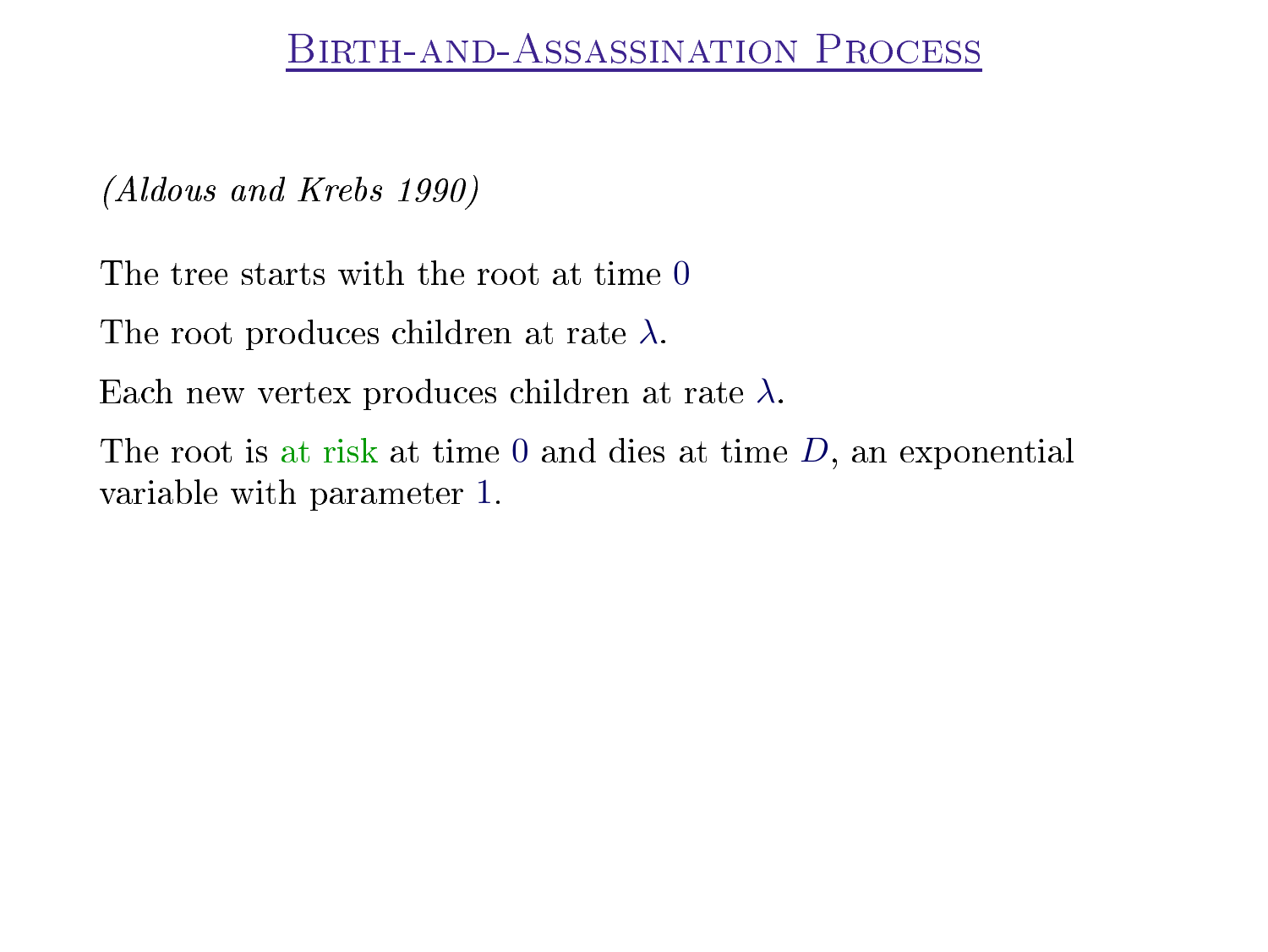(Aldous and Krebs 1990)

The tree starts with the root at time 0

The root produces children at rate  $\lambda$ .

Each new vertex produces children at rate  $\lambda$ .

The root is at risk at time 0 and dies at time  $D$ , an exponential variable with parameter 1.

Other verti
es are at risk when its an
estor dies, and dies after an independent opy of D.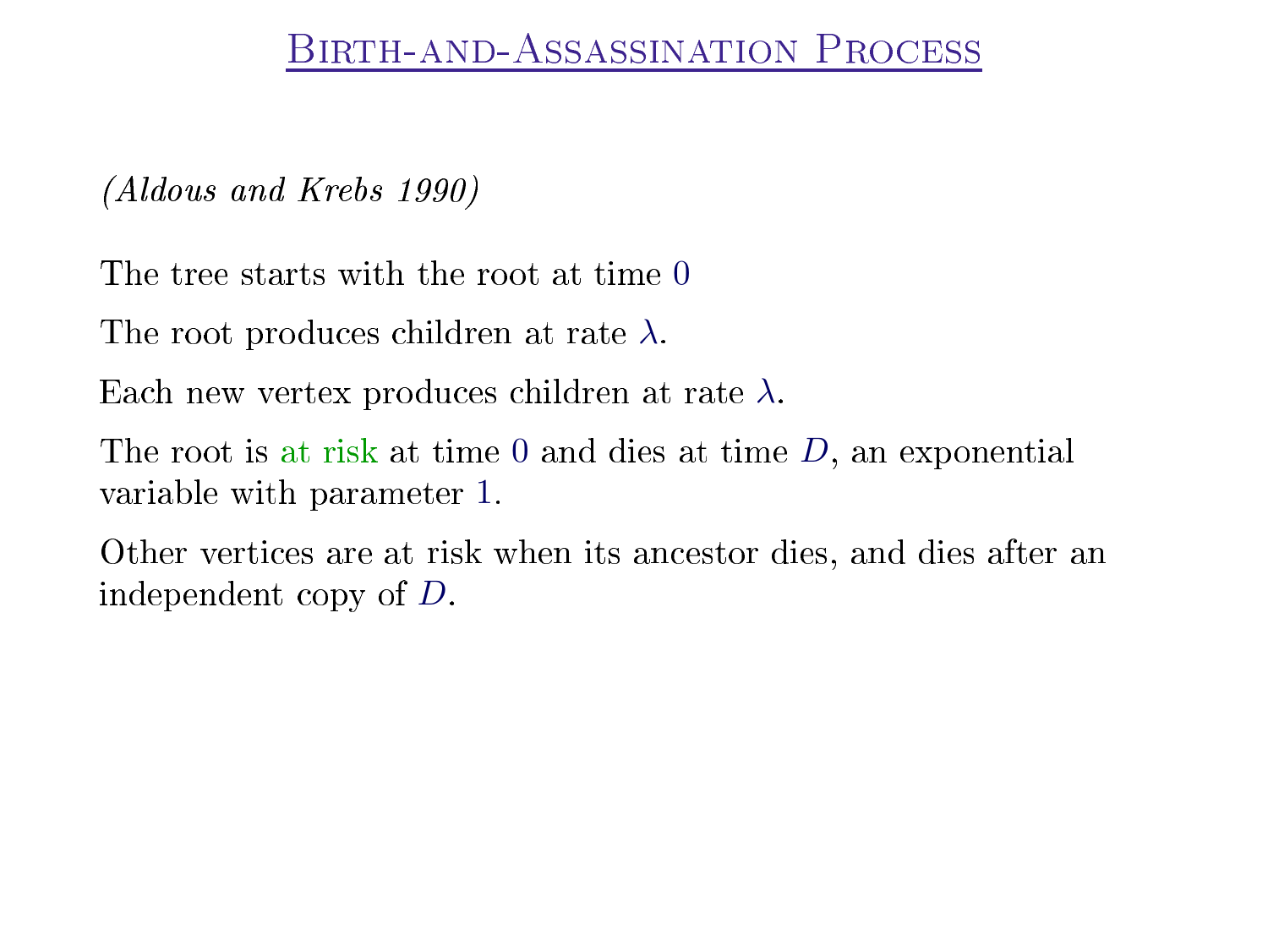

 $\Rightarrow$  Scaling limit as  $d \rightarrow \infty$  of the chase-escape model with intensity  $\lambda/d$ . Easier formulas.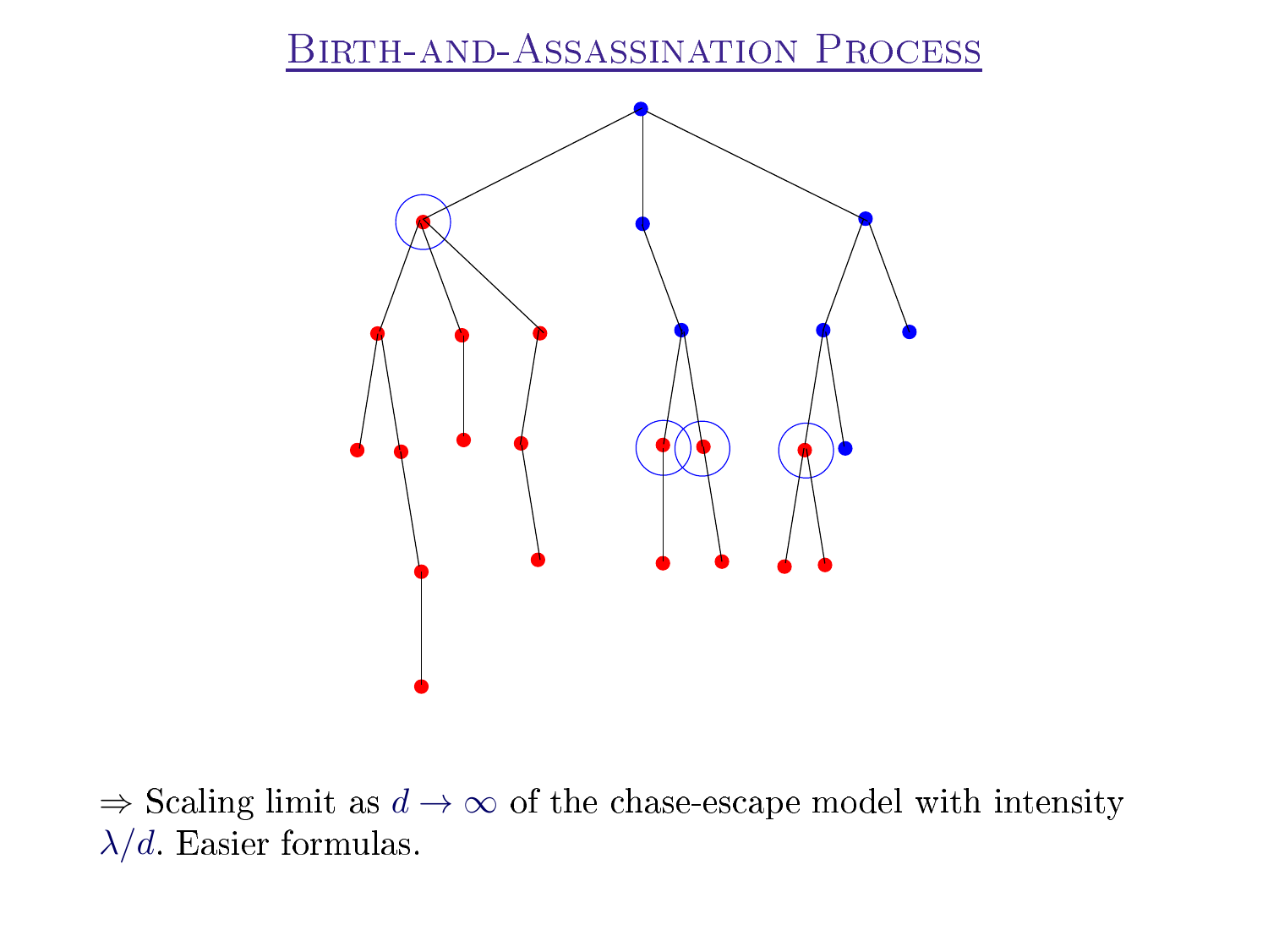$q(\lambda) = \mathbb{P}_{\lambda}(\text{extinction}).$ 

# Theorem (Aldous & Krebs (1990)) (i) If  $0 < \lambda < 1/4$ ,  $q(\lambda) = 1.$ (ii) If  $\lambda > 1/4$ ,  $q(\lambda) < 1$ .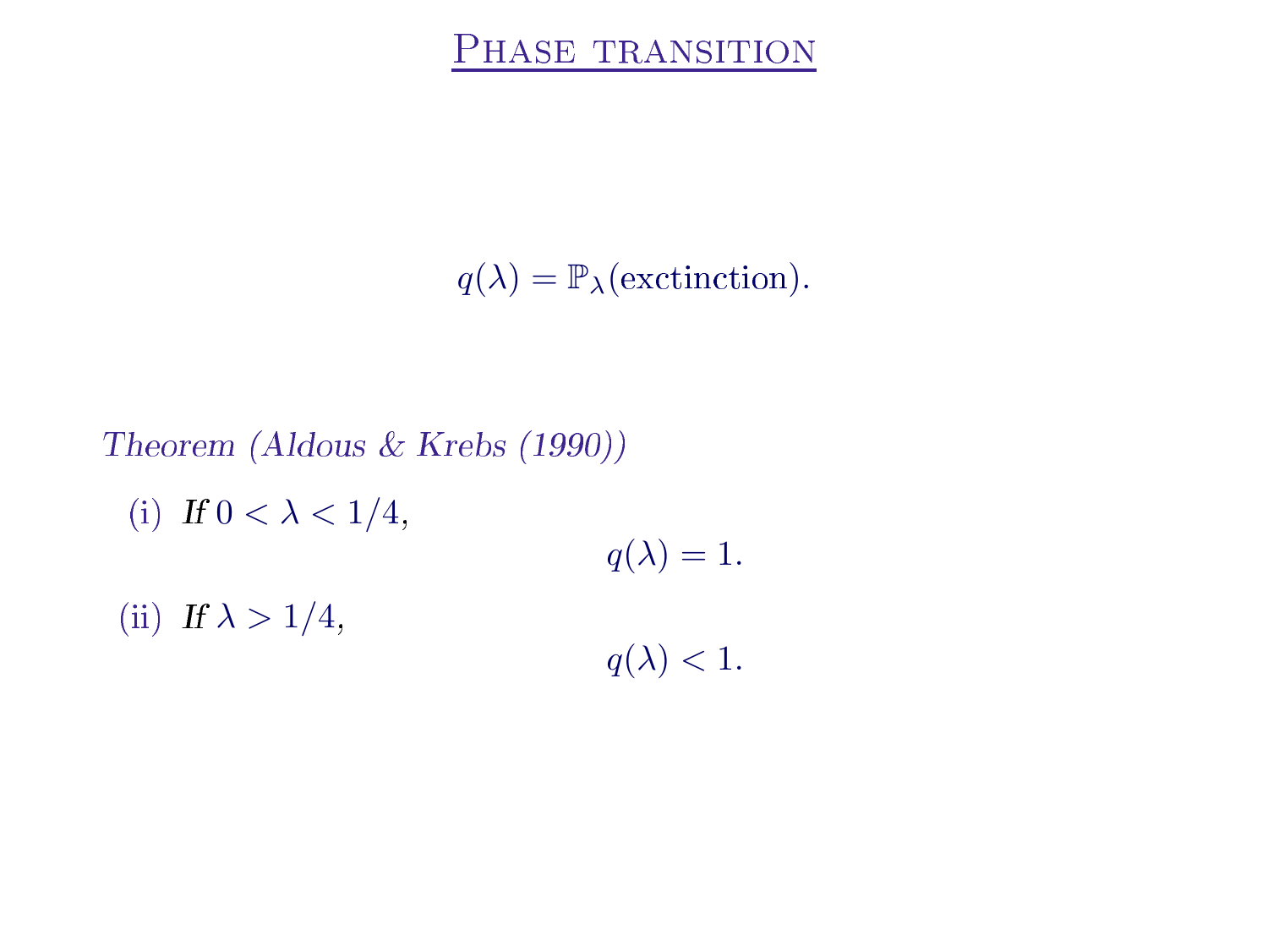## SUBCRITICAL PHASE

For  $0 < \lambda < 1/4$ ,  $Z =$  total population in the BA process.

Tail exponent

$$
\gamma(\lambda)=\sup\{u\geqslant 0:\mathbb{E}_{\lambda}[Z^u]<\infty\}.
$$

**Theorem** For all  $0 < \lambda \leqslant 1/4$ ,

$$
\gamma(\lambda) = \frac{1 + \sqrt{1 - 4\lambda}}{1 - \sqrt{1 - 4\lambda}}.
$$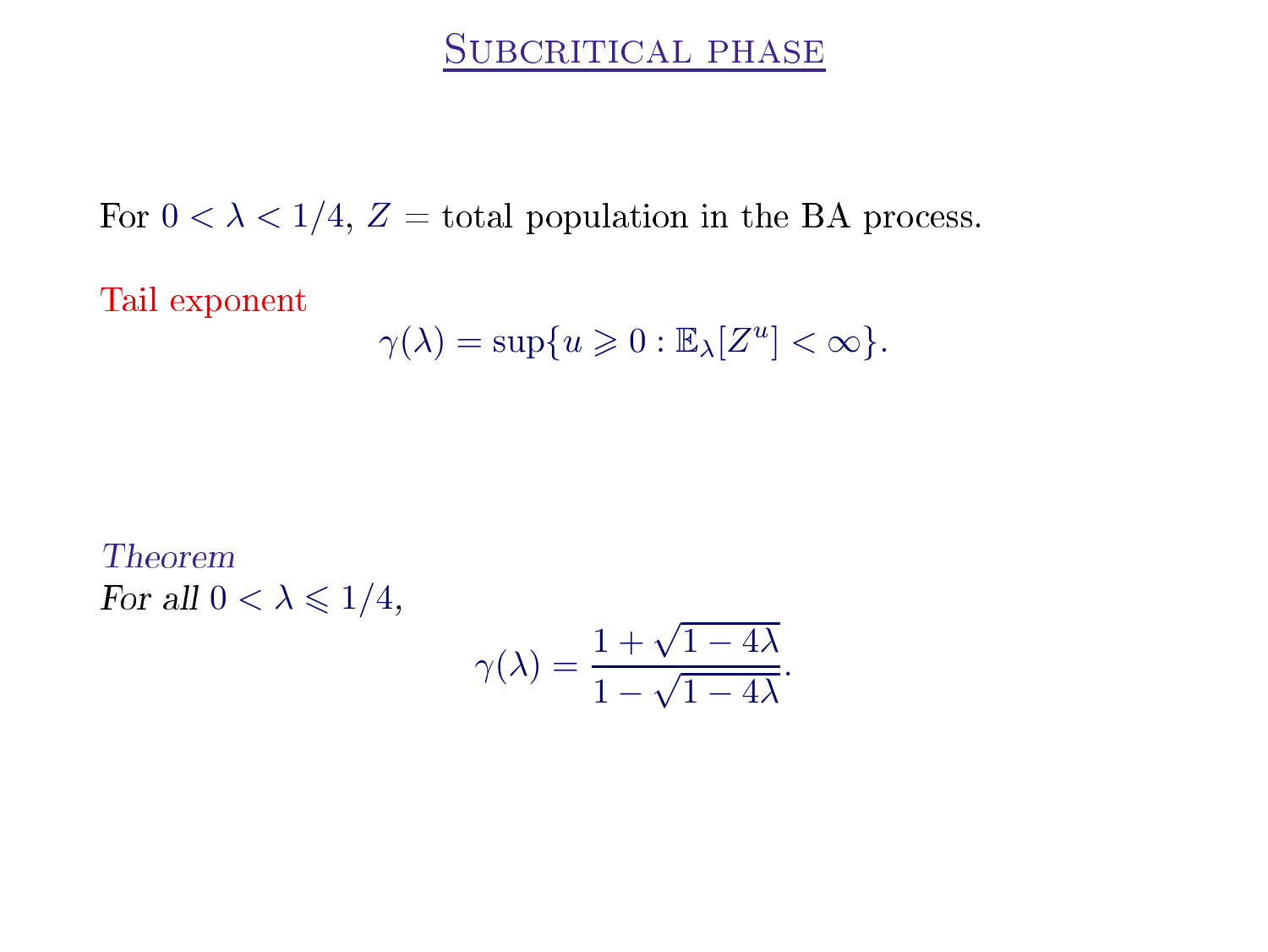## SUBCRITICAL PHASE

Theorem

(i) If  $\lambda \in (0, 1/4]$ ,

$$
\mathbb{E}_{\lambda}[Z] = \frac{2}{\sqrt{1 - 4\lambda} + 1}.
$$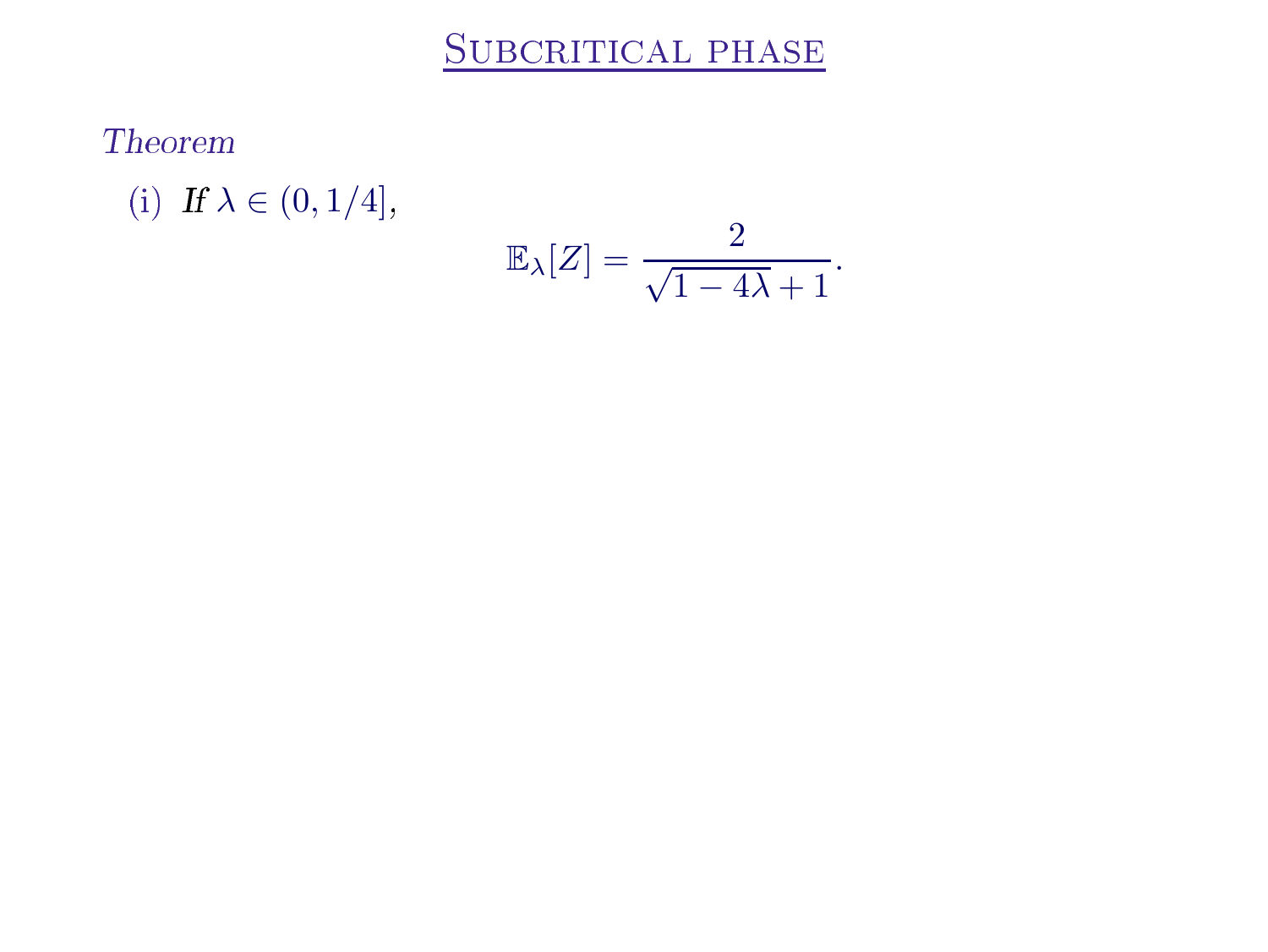## **Theorem**

(i) If  $\lambda \in (0, 1/4]$ ,  $\mathbb{E}_{\lambda}[Z] = \frac{2}{\sqrt{1-4\lambda}+1}.$ (ii) If  $\lambda \in (0, 2/9)$ ,  $\mathbb{E}_{\lambda}[Z^2] = \frac{2}{2\sqrt{1-\lambda}}$ √  $\overline{1}$ .

(iii) If  $\lambda \in (0, 3/16)$ ,

$$
[2] = \frac{1}{3\sqrt{1 - 4\lambda}} - 1
$$

$$
\mathbb{E}_{\lambda}[Z^3] = \cdots
$$

Corollary For  $\lambda = 1/4$ ,  $\mathbb{E}_{1/4}[Z] = 2$  and  $q(1/4) = 1$ .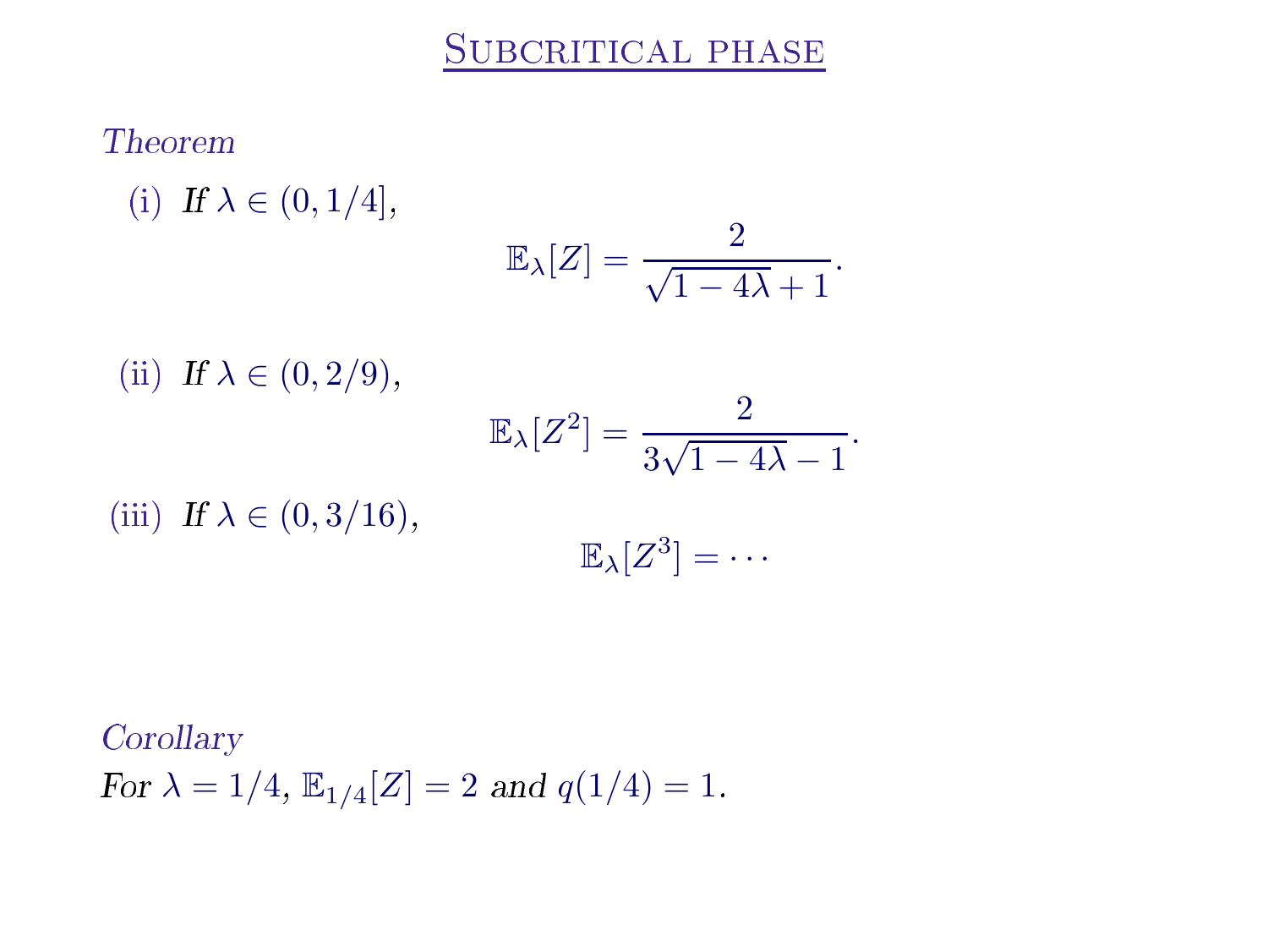## Re
ursive Distributional Equation

 $Y(t)$  = the total population given that the root dies at time t. If  $D$  is an exponential variable with parameter 1, independent of  $Y$ 

 $Z \stackrel{d}{=} Y(D).$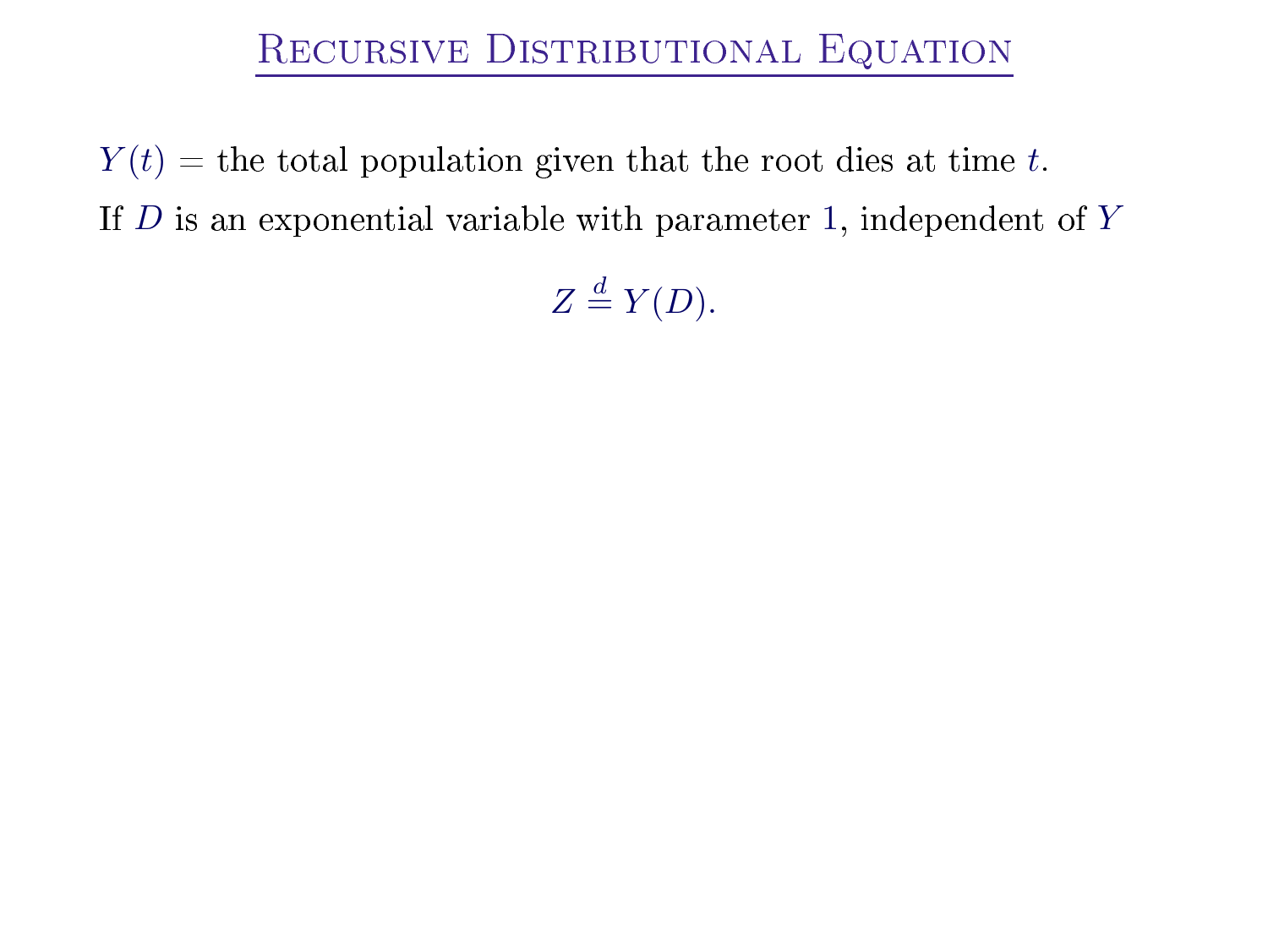## Re
ursive Distributional Equation

 $Y(t)$  = the total population given that the root dies at time t. If  $D$  is an exponential variable with parameter 1, independent of  $Y$ 

 $Z \stackrel{d}{=} Y(D).$ 

If  $\{\xi_i\}_{i\geq 1}$  is a Poisson point process of intensity  $\lambda$ , independent of  $(Y_i, D_i)_{i \geqslant 1}$ , a sequence of independent copies of  $(Y, D)$ .

$$
Y(t) \stackrel{d}{=} 1 + \sum_{0 \le \xi_i \le t} Y_i(t - \xi_i + D_i)
$$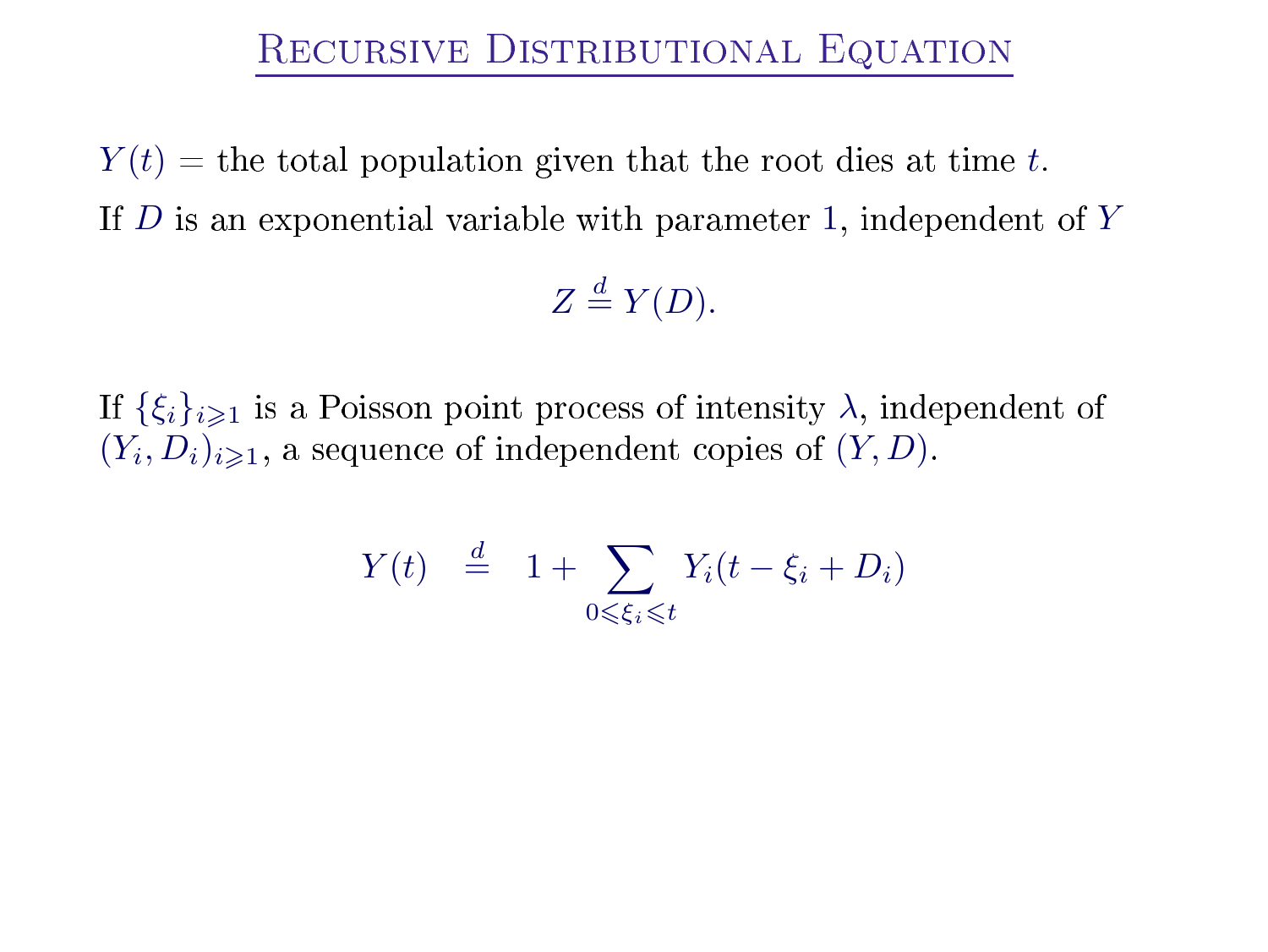## RECURSIVE DISTRIBUTIONAL EQUATION

 $Y(t)$  = the total population given that the root dies at time t. If  $D$  is an exponential variable with parameter 1, independent of  $Y$ 

 $Z \stackrel{d}{=} Y(D)$ .

If  $\{\xi_i\}_{i\geq 1}$  is a Poisson point process of intensity  $\lambda$ , independent of  $(Y_i, D_i)_{i \geq 1}$ , a sequence of independent copies of  $(Y, D)$ .

$$
Y(t) \stackrel{d}{=} 1 + \sum_{0 \le \xi_i \le t} Y_i(t - \xi_i + D_i)
$$

$$
\stackrel{d}{=} 1 + \sum_{0 \le \xi_i \le t} Y_i(\xi_i + D_i)
$$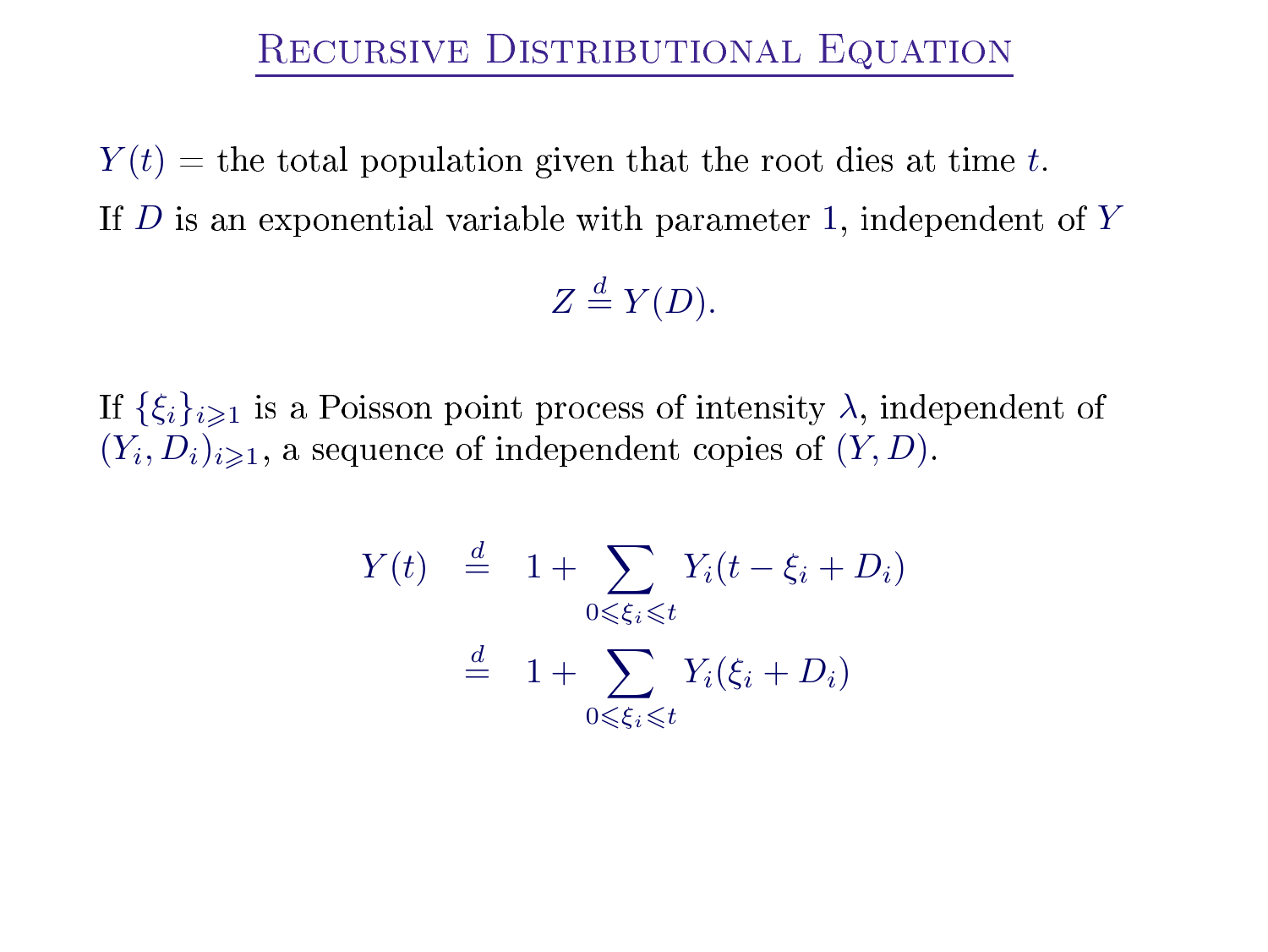## FIRST MOMENT

Assume that  $\mathbb{E}Y(t) < \infty$  for all  $t \geq 0$ . Taking expectation, we get

$$
\mathbb{E}Y(t) = 1 + \lambda \int_0^t \int_0^\infty \mathbb{E}Y(x+s)e^{-s}dsdx
$$

$$
= 1 + \lambda \int_0^t e^x \int_x^\infty \mathbb{E}Y(s)e^{-s}dsdx
$$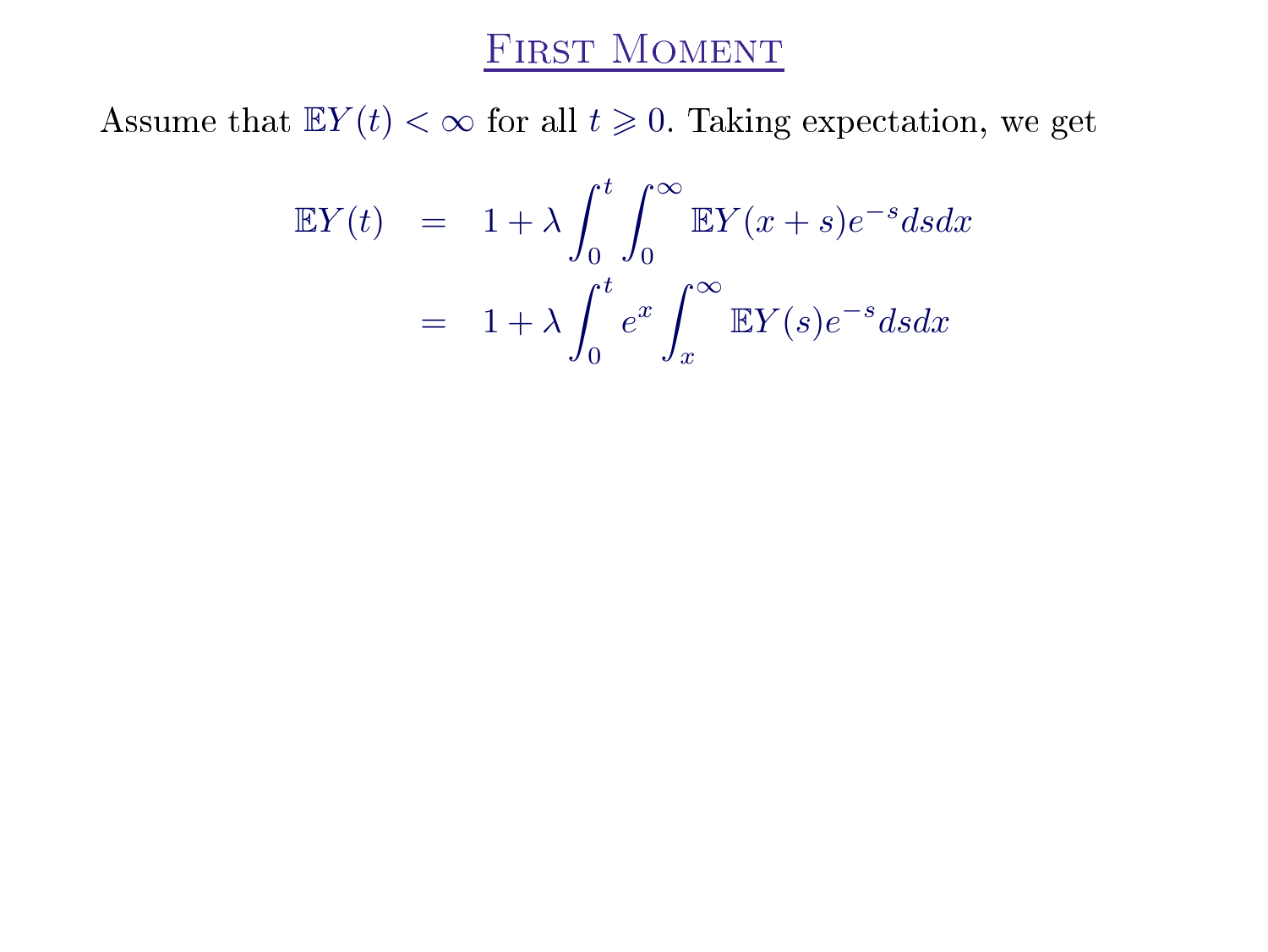Assume that  $\mathbb{E}Y(t) < \infty$  for all  $t \geq 0$ . Taking expectation, we get

$$
\mathbb{E}Y(t) = 1 + \lambda \int_0^t \int_0^\infty \mathbb{E}Y(x+s)e^{-s}dsdx
$$

$$
= 1 + \lambda \int_0^t e^x \int_x^\infty \mathbb{E}Y(s)e^{-s}dsdx
$$

Taking derivative twice, we get that  $E(Y(t))$  solves

$$
x'' - x' + \lambda x = 0.
$$

with initial condition  $x(0) = 1$ .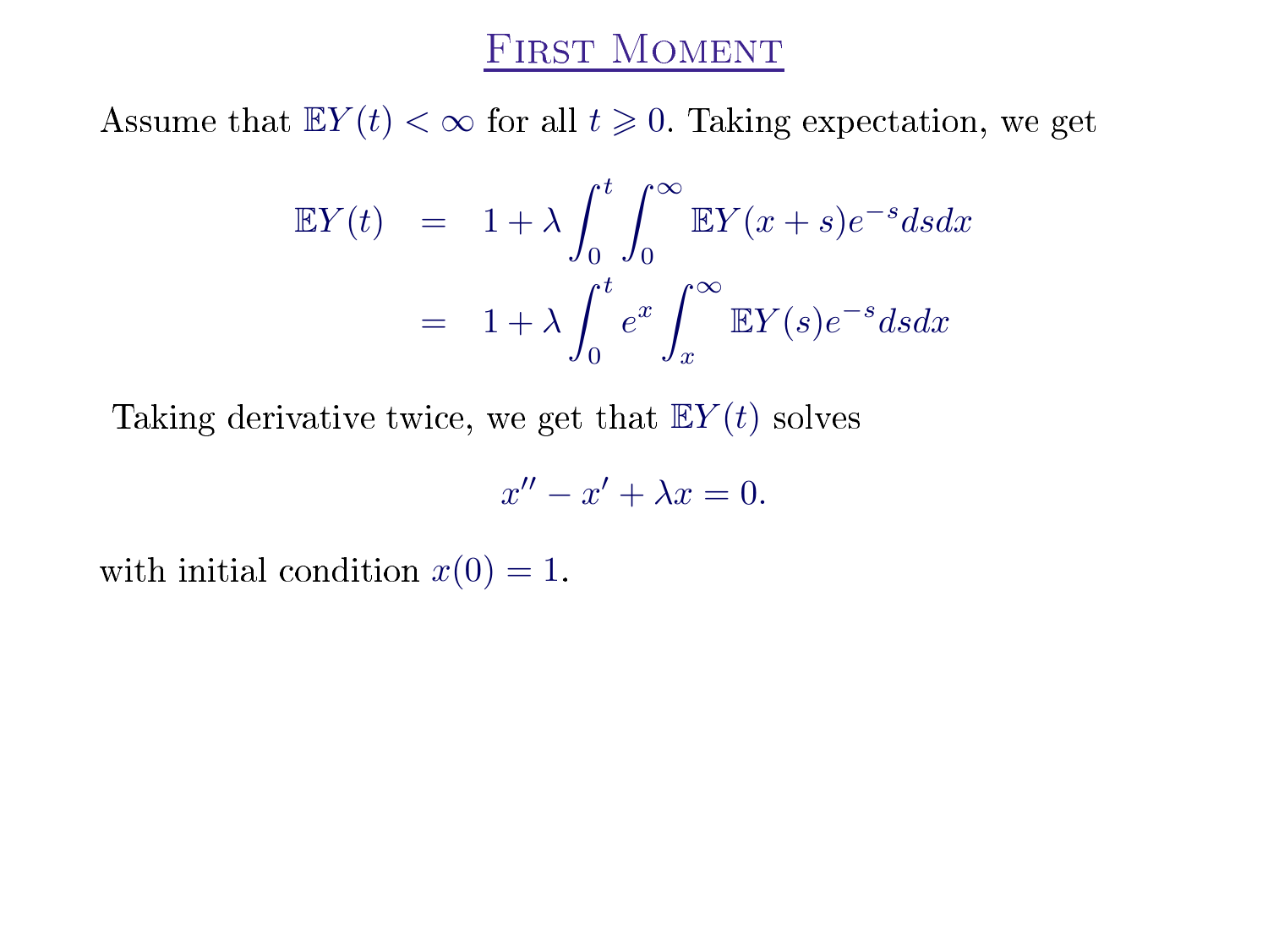## **FIRST MOMENT**

Assume that  $\mathbb{E}Y(t) < \infty$  for all  $t \geq 0$ . Taking expectation, we get

$$
\mathbb{E}Y(t) = 1 + \lambda \int_0^t \int_0^\infty \mathbb{E}Y(x+s)e^{-s}dsdx
$$

$$
= 1 + \lambda \int_0^t e^x \int_x^\infty \mathbb{E}Y(s)e^{-s}dsdx
$$

Taking derivative twice, we get that  $E(Y(t))$  solves

$$
x'' - x' + \lambda x = 0.
$$

with initial condition  $x(0) = 1$ .

If  $0 < \lambda \leq 1/4$ , the roots of  $X^2 - X + \lambda = 0$  are real  $0 < \alpha \leq \beta \cdots$ 

$$
\mathbb{E}Y(t) = e^{\alpha t}.
$$

If  $\lambda > 1/4$  no admissible solution of the integral equation.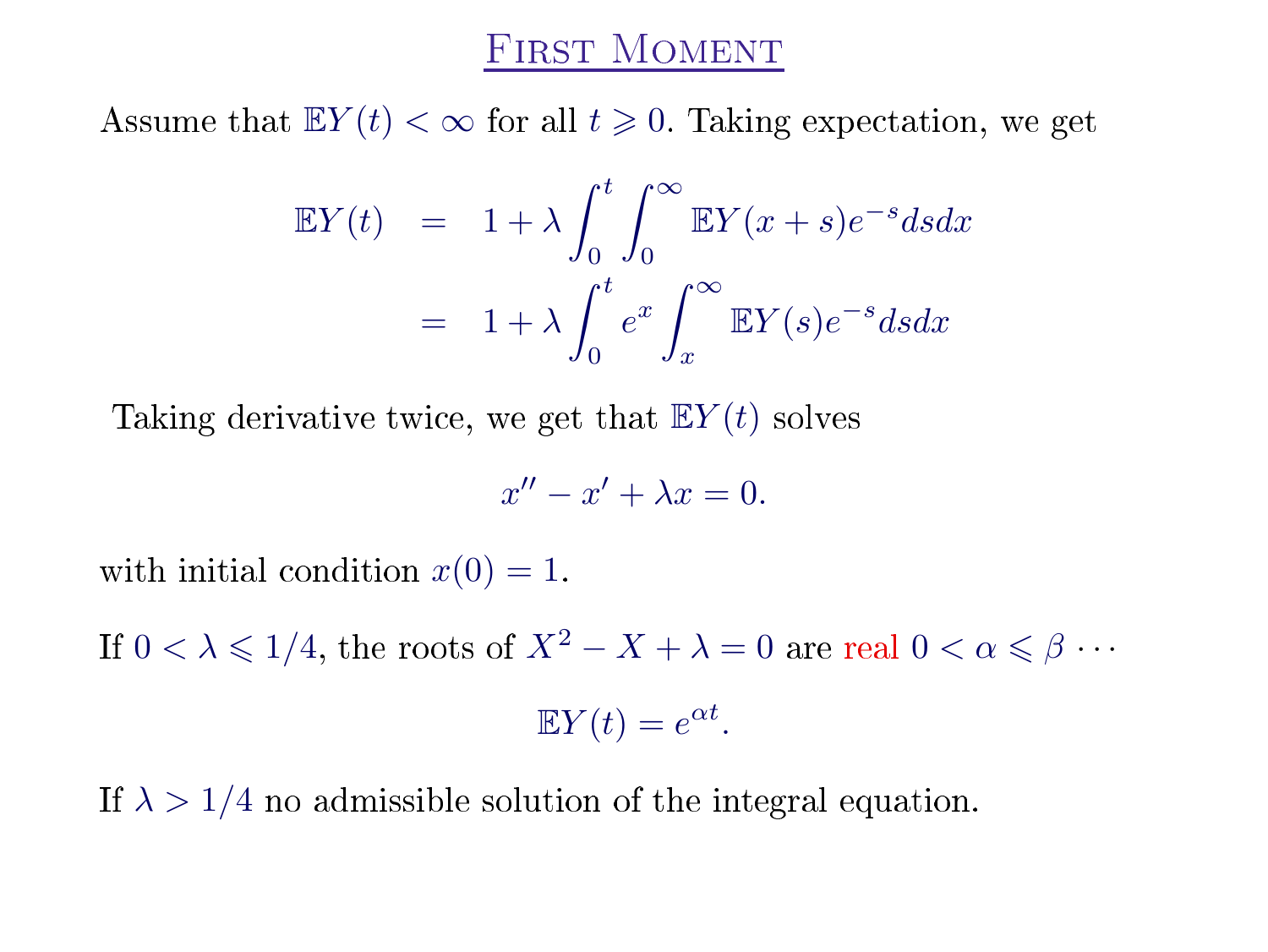It is possible to generalize this argument to compute all moments of Z.

Everything boils down to linear se
ond order dierential equations.

 $+$  extend to the case GWT.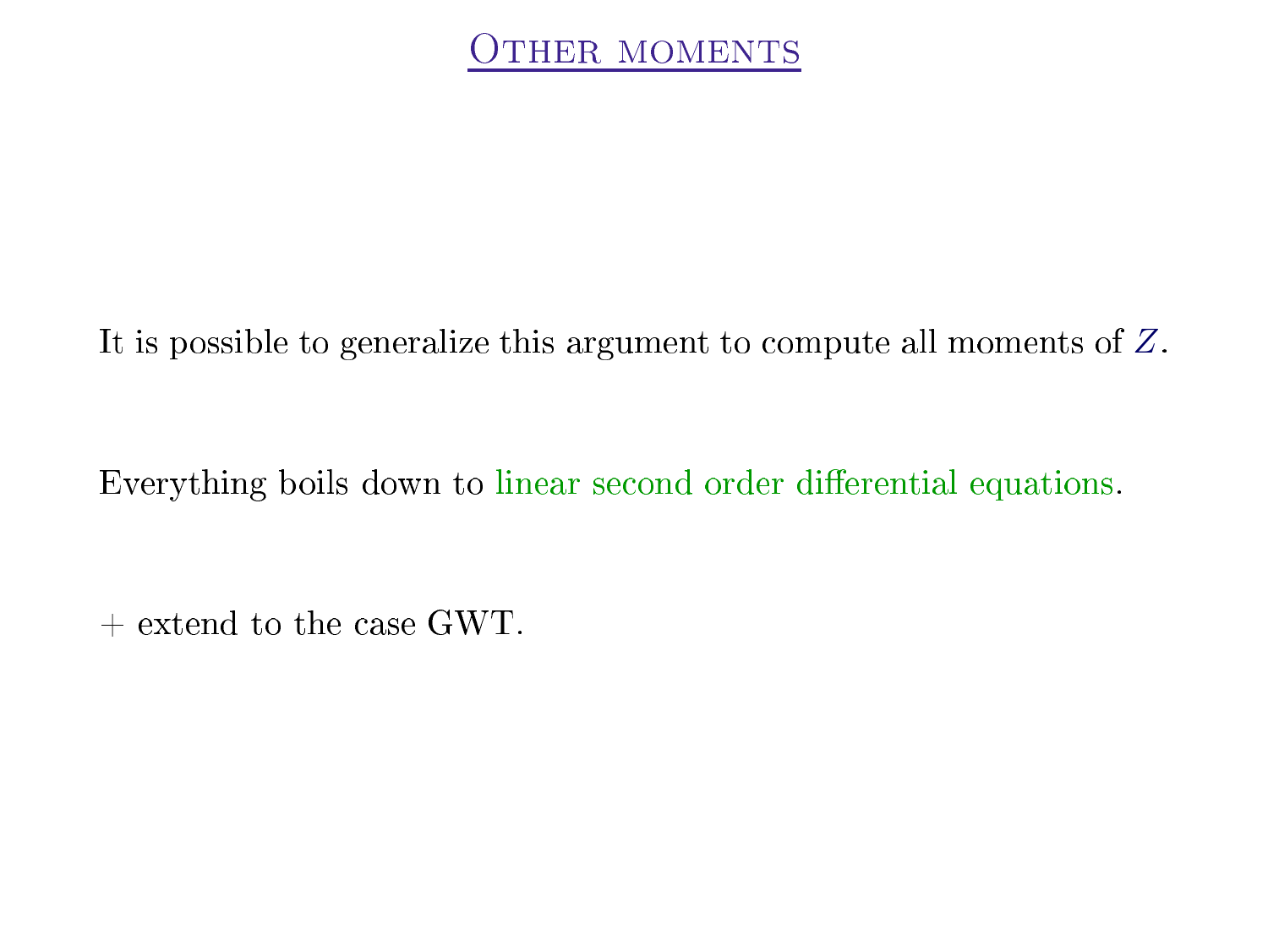$q(\lambda) = \mathbb{P}_{\lambda}(\text{extinction}).$ 

**Theorem** For all  $1/4 < \lambda < 1$ ,  $c_0 \omega^3 e^{-\frac{\pi}{2} \omega^{-1}} \leq 1 - q(\lambda) \leq c_1 \omega^{-1} e^{-\frac{\pi}{2} \omega^{-1}},$ with

$$
\omega = \sqrt{\lambda - 1/4}.
$$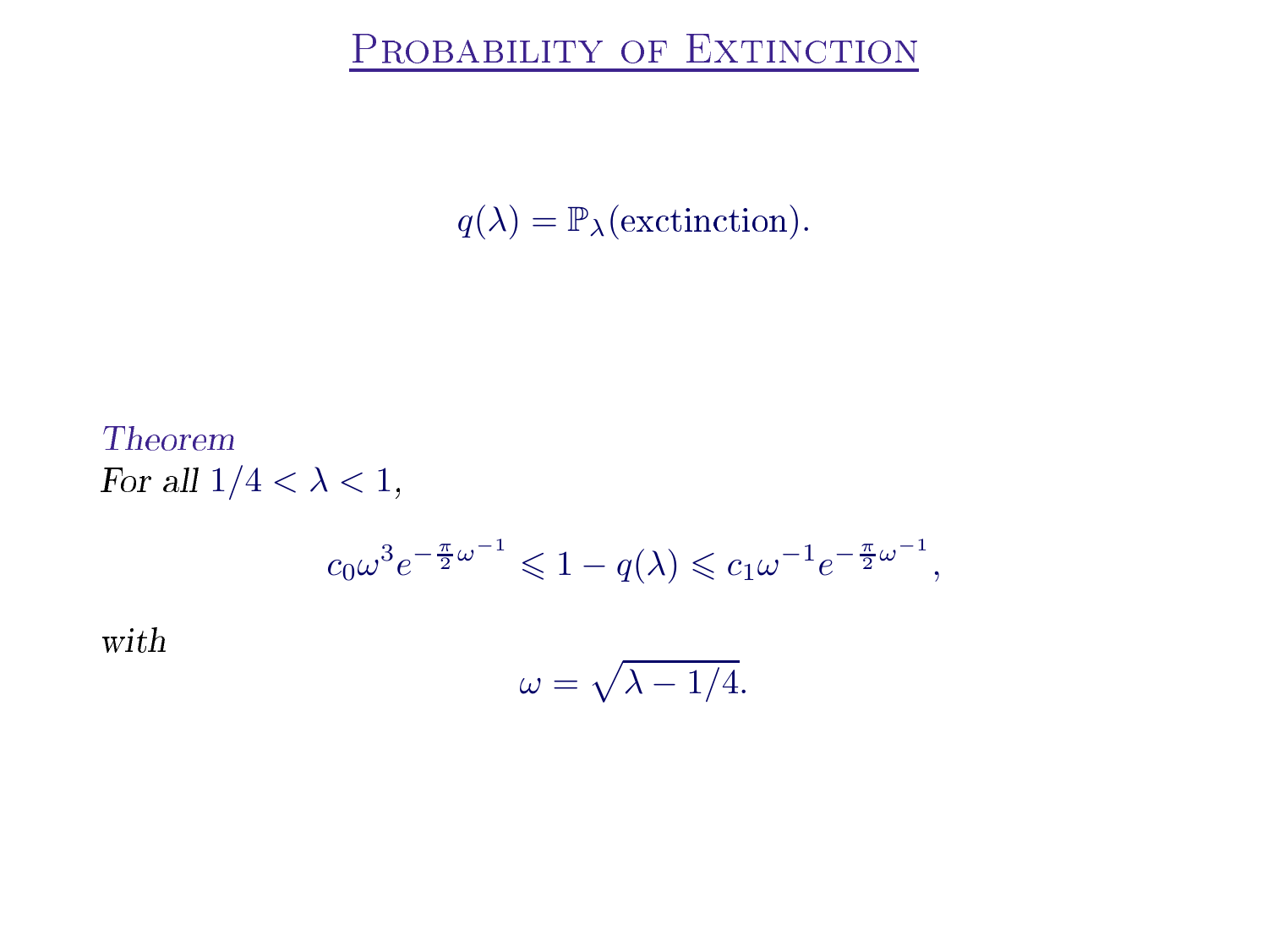## Re
ursive Distributional Equation

 $Q_{\lambda}(t) = \mathbb{P}_{\lambda}$  (exctinction root dies at time t).

$$
q(\lambda) = \int_0^\infty Q_\lambda(t)e^{-t}dt.
$$

If  $(D_i)_{i\geq 1}$  iid exponential variables with parameter 1,  $\{\xi_i\}_{i\geq 1}$ independent a Poisson point process of intensity  $\lambda$ :

$$
Q_{\lambda}(t) = \mathbb{E} \prod_{\xi_i \leq t} Q_{\lambda}(t - \xi_i + D_i).
$$

 $\Rightarrow$  To get extinct, the subtrees of all children of the root must get extinct.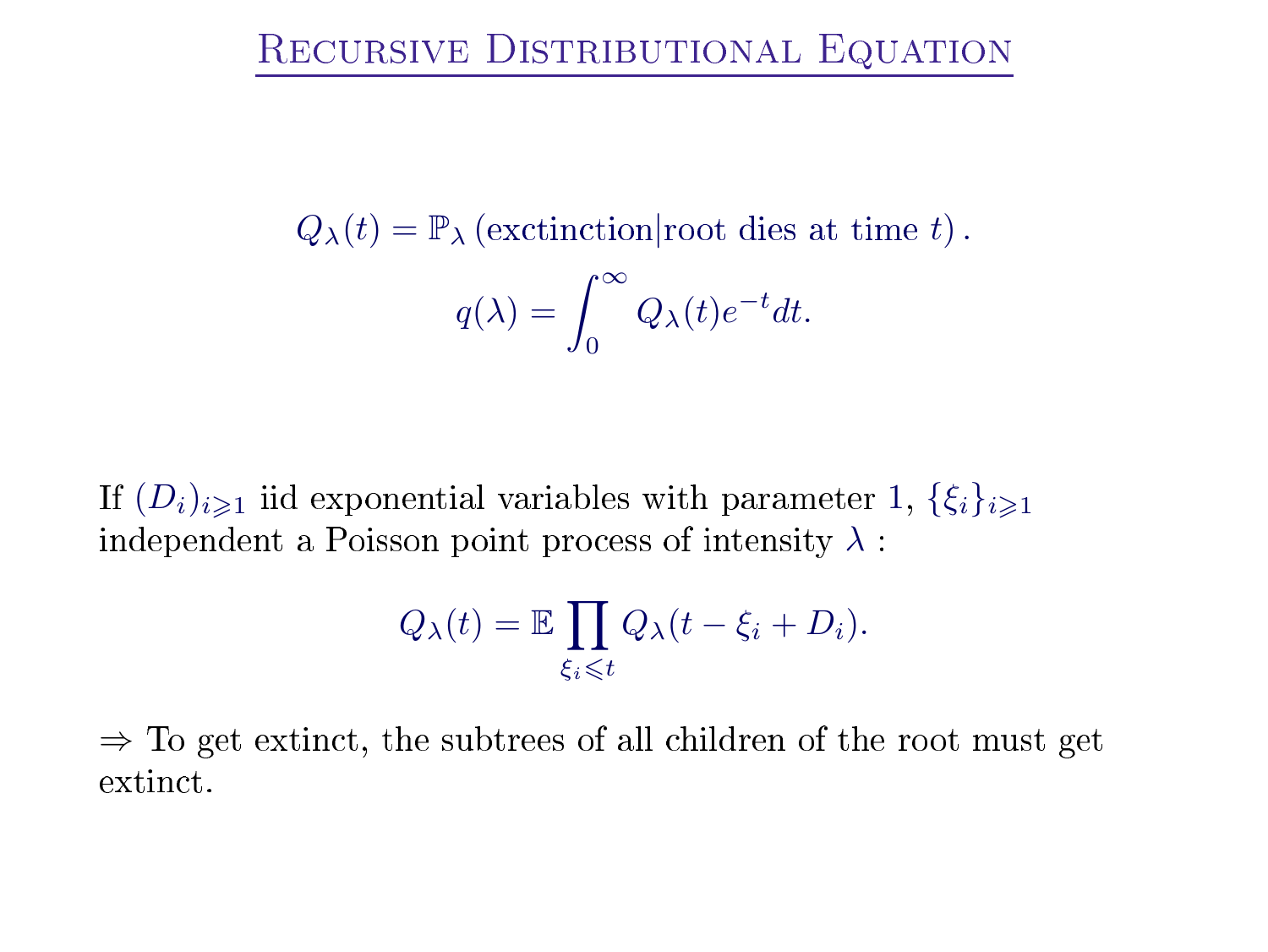The contract of the contract of the contract of the contract of the contract of the contract of the contract of

$$
x(t) = -\ln Q_{\lambda}(t),
$$

using Lévy-Khin
hin formula, we get

 $x'' - x' + \lambda - \lambda e^{-x} = 0,$ 

with  $x(0) = 0$ .

 $\Rightarrow$  Near criticality,  $\lambda = 1/4$ , it is possible to study this type of ODE,  $(Brunet-Derrida (1997), \; Mueller-Mytnik-Quastel (2011)).$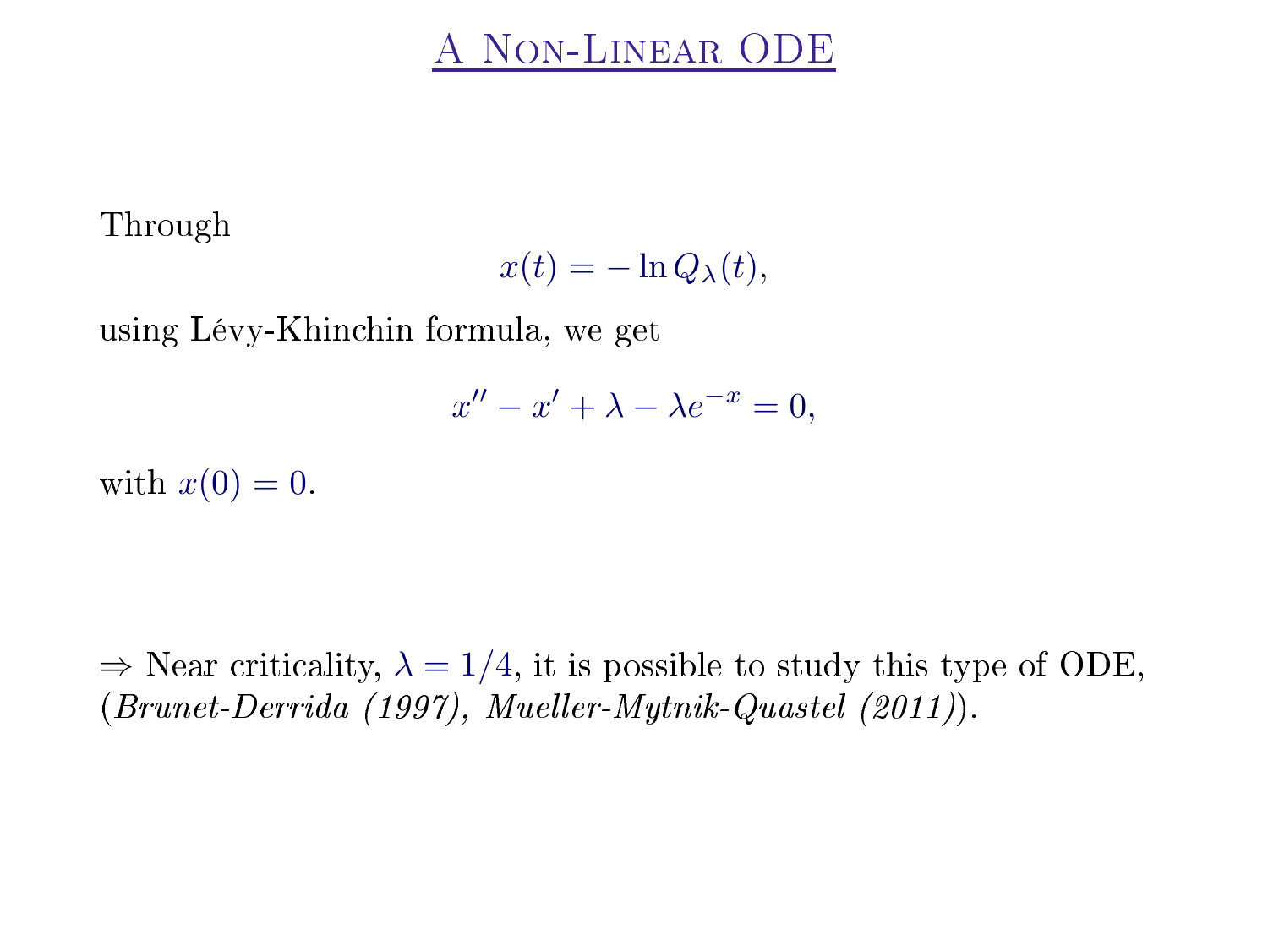

 $\Rightarrow$  Near criticality,  $\lambda = 1/4$ , we linearize the ODE at the origin.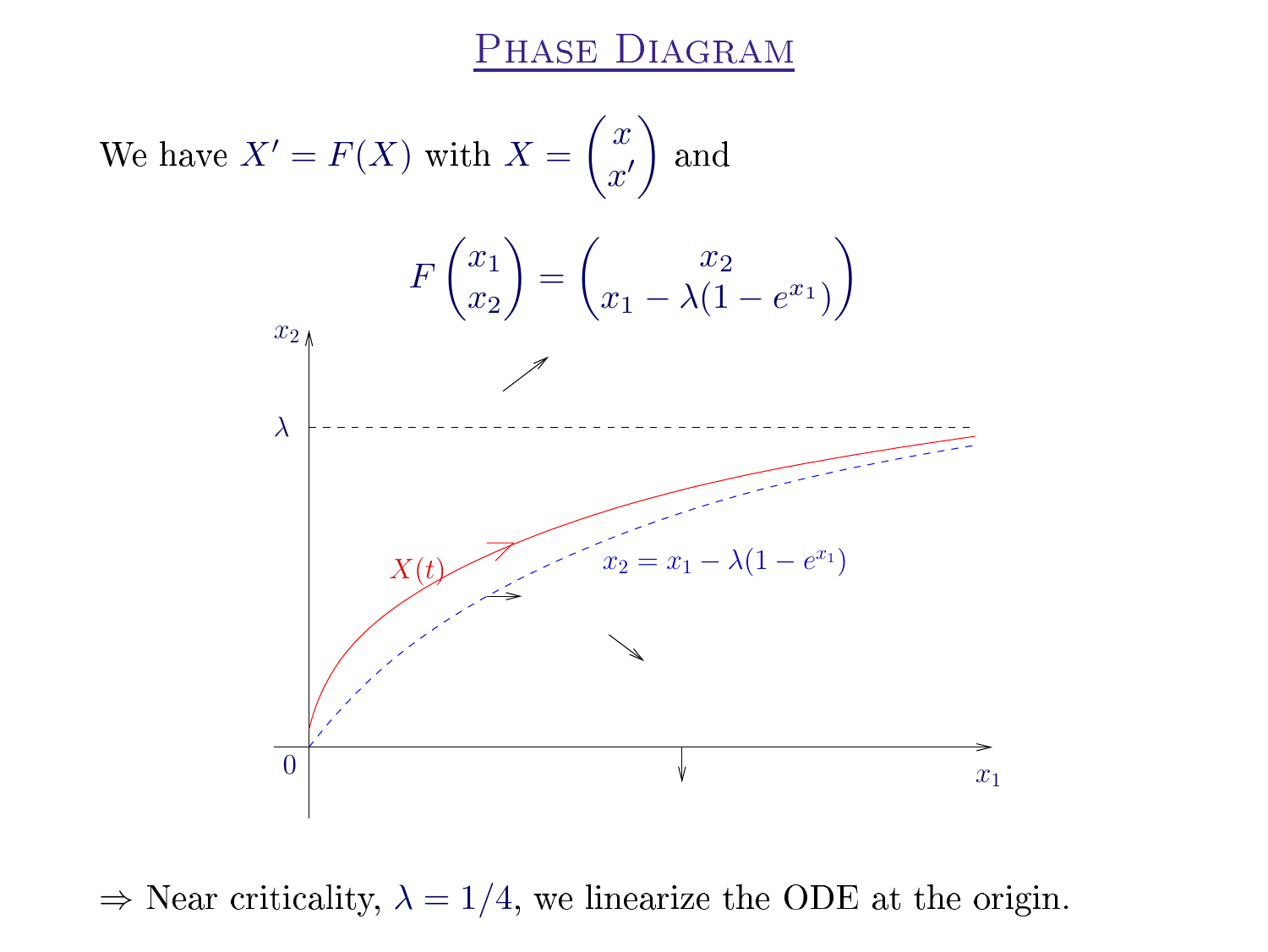# ON FINITE GRAPHS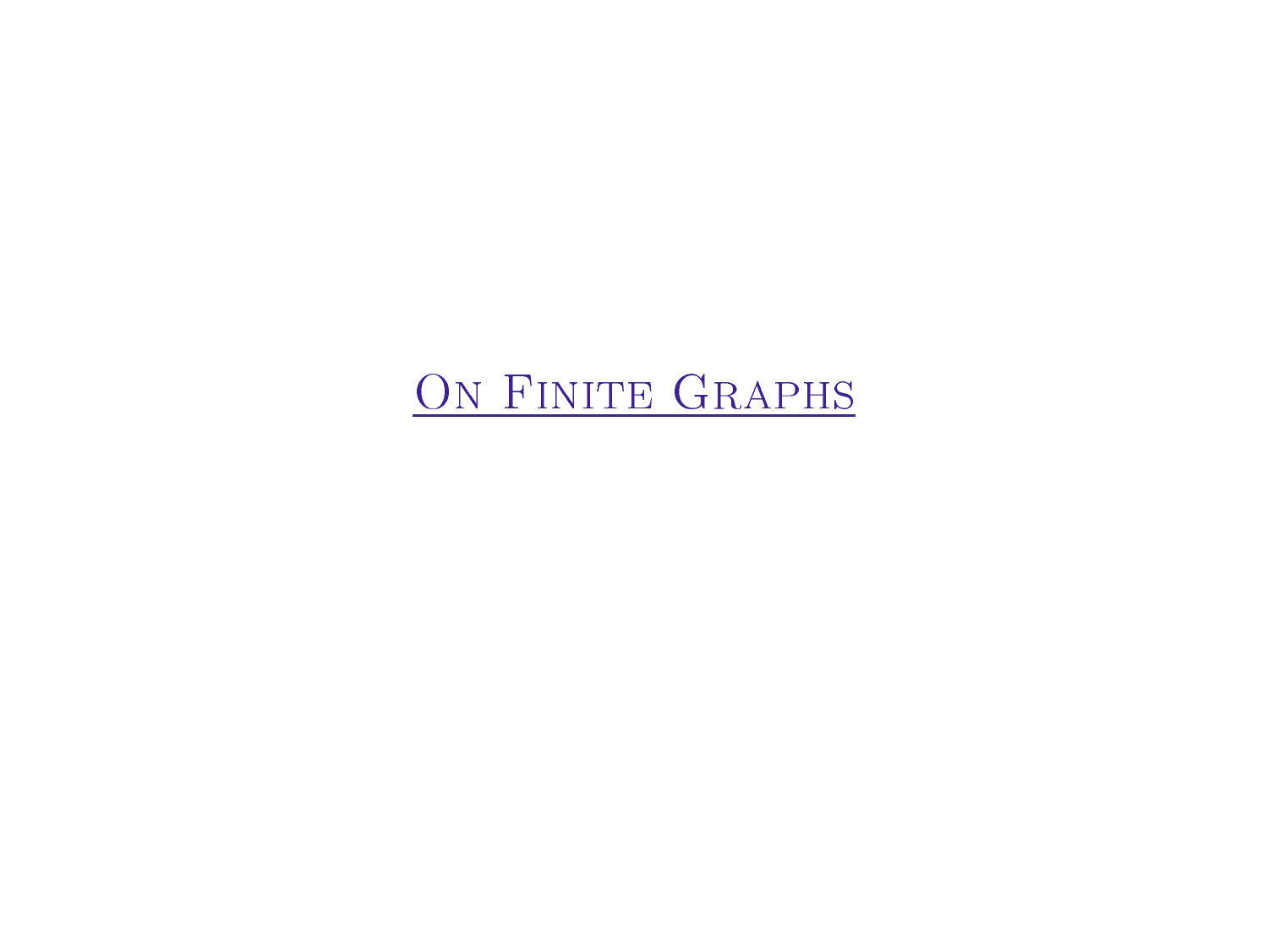A variant of the chase-escape process (rumor scotching process):

- a  $(I)$ -vertex becomes  $(R)$  at rate 1 times the number of neighboring  $(R)$  vertices that have infected the vertex.

 $\Rightarrow$  The rumor is confidential.

 $\Rightarrow$  On trees, with our initial condition, the CE and RS processes are equal.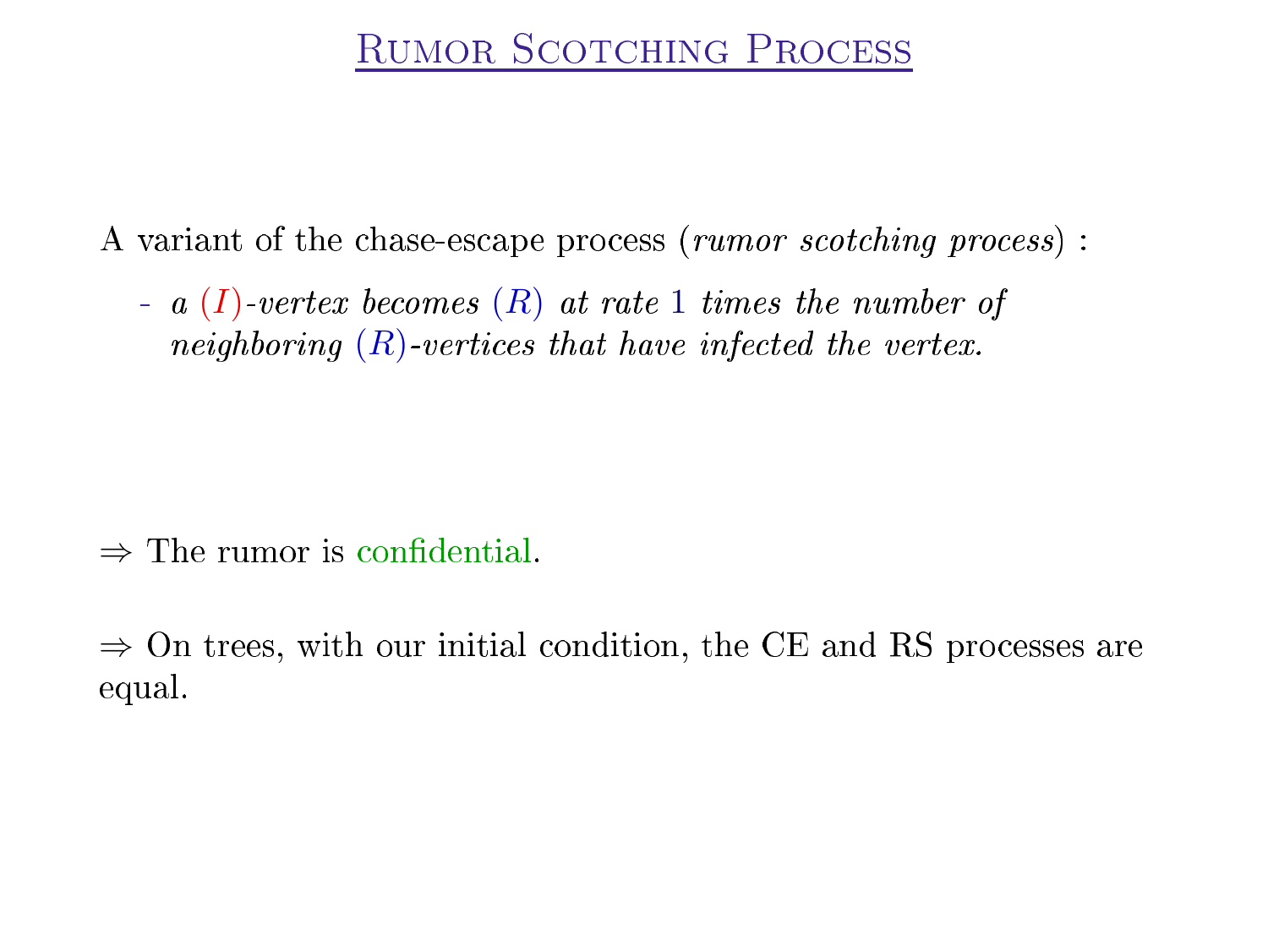## ON THE COMPLETE GRAPH

Infection rate is  $\lambda/n$ .



Absorbing states = no  $(I)$ -vertex.

 $Z_n =$  total population of infected vertices.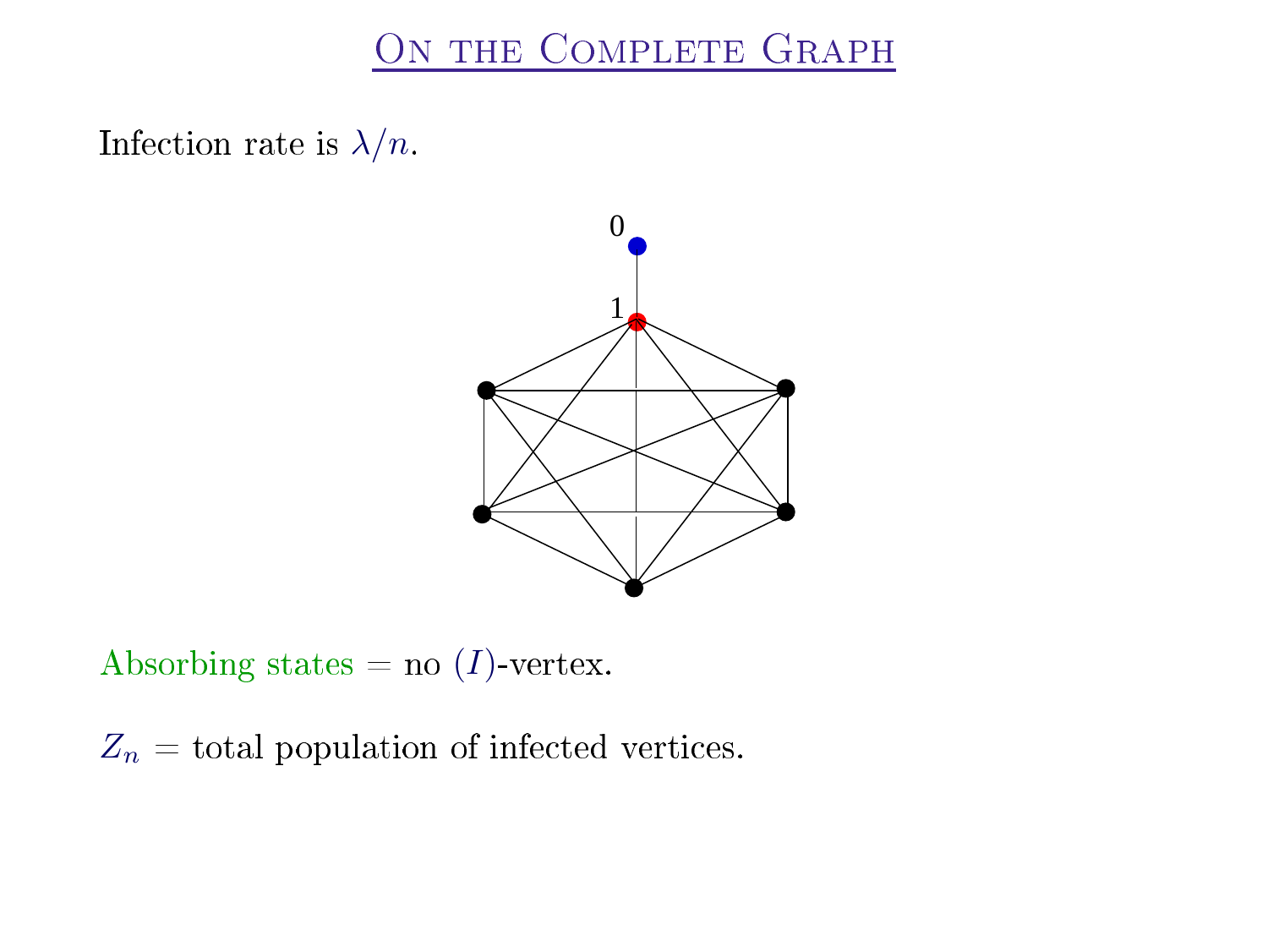## ON THE COMPLETE GRAPH

Infection rate is  $\lambda/n$ .



Absorbing states = no  $(I)$ -vertex.

 $Z_n =$  total population of infected vertices.

The scaling limit of the process as  $n \to \infty$  is the BA process.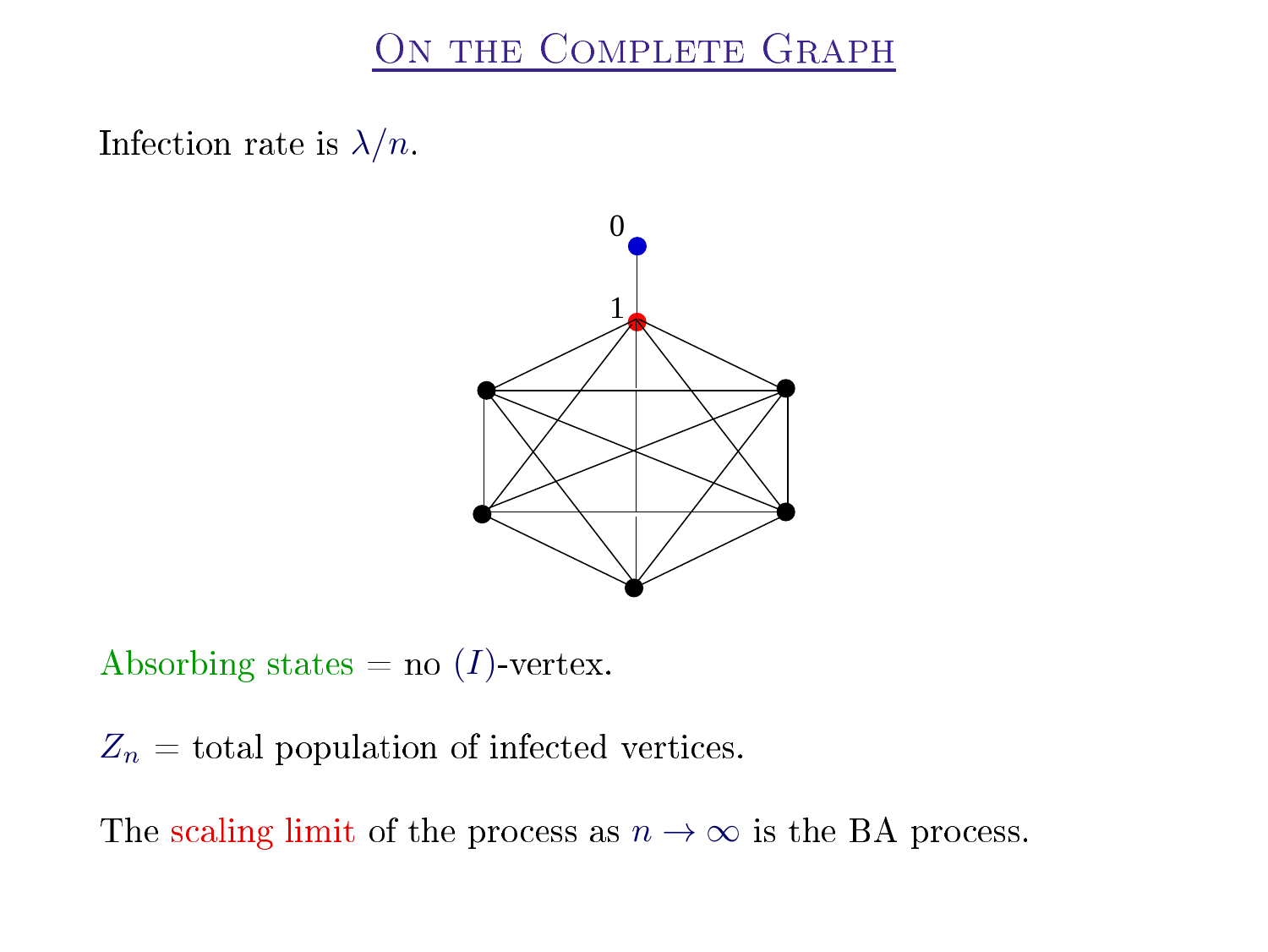One can guess that  $Z_n/n$  converges weakly to W with

 $W \stackrel{d}{=} q\delta_0 + (1-q)\delta_1,$ 

with

$$
q(\lambda) = \mathbb{P}_{\lambda}
$$
 (extinction in the BA process).

 $\Rightarrow$  Either quick extinction or total invasion.

 $\Rightarrow$  For the standard SIR :  $W \stackrel{d}{=} q\delta_0 + (1-q)\delta_{1-q}$ .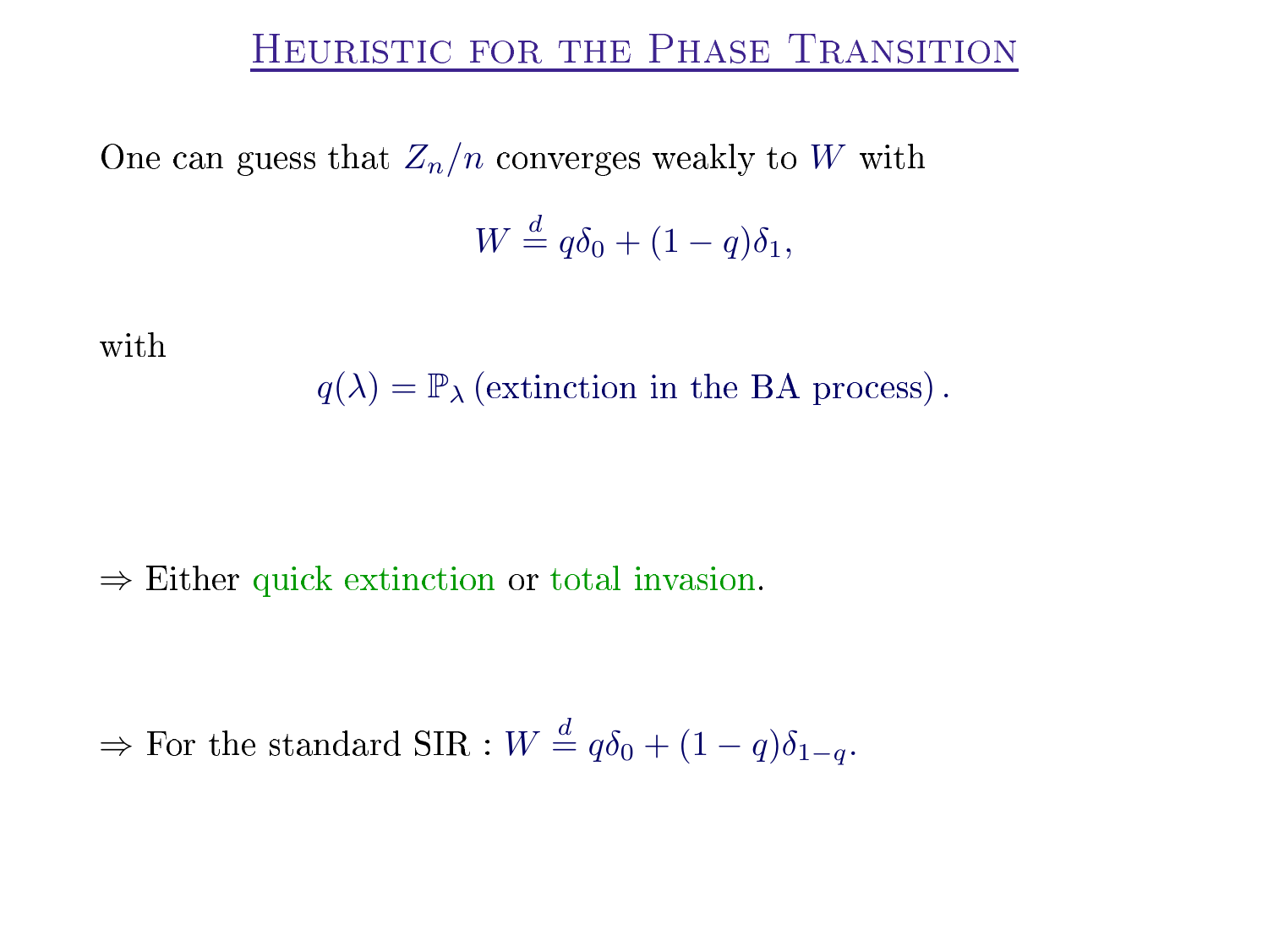**FINAL PERSPECTIVE** 

- Similarly, uniform random graphs with given degree sequence have Galton-Watson trees has local limit.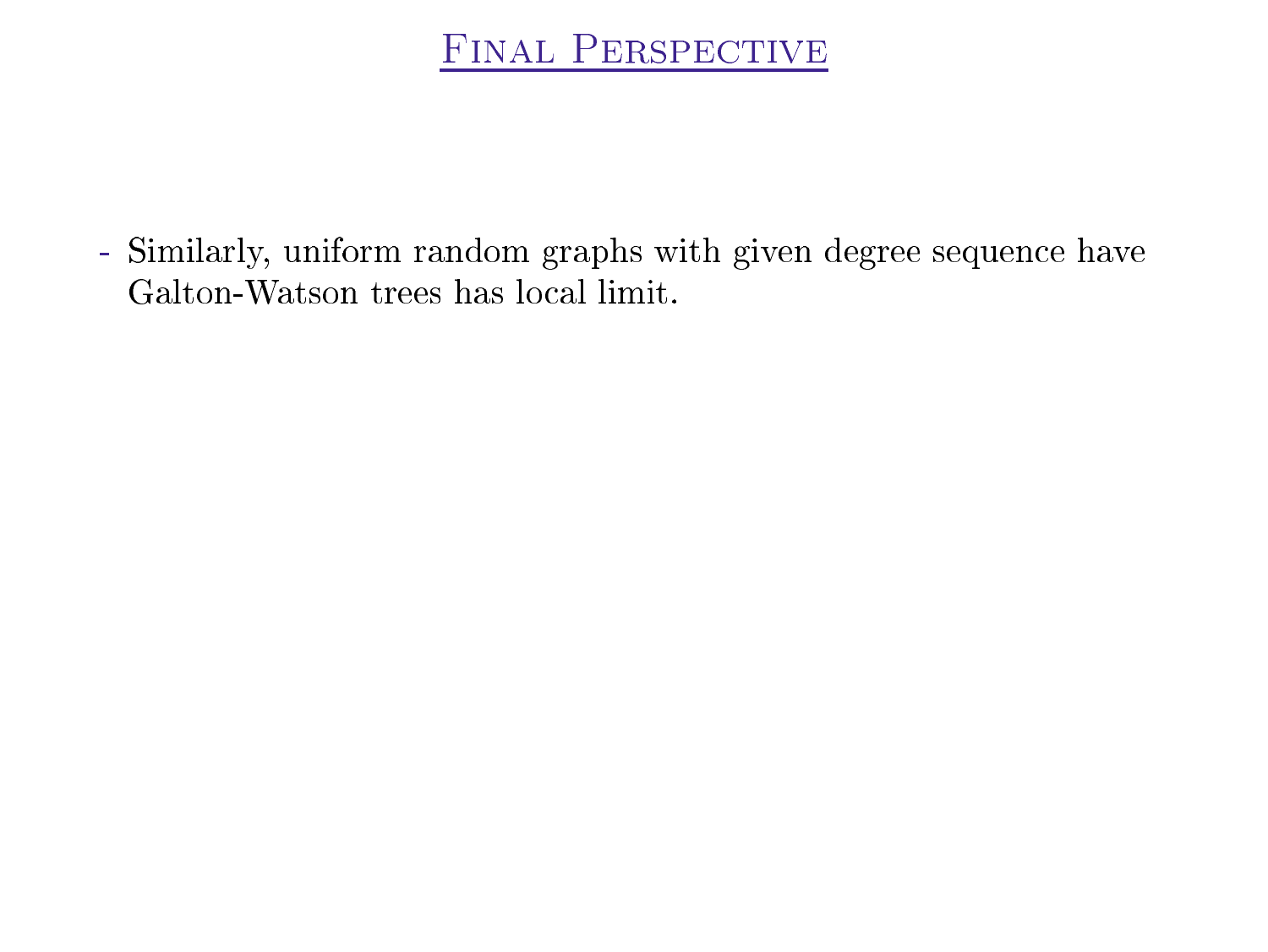- Similarly, uniform random graphs with given degree sequence have Galton-Watson trees has local limit.
- Bring back the particles!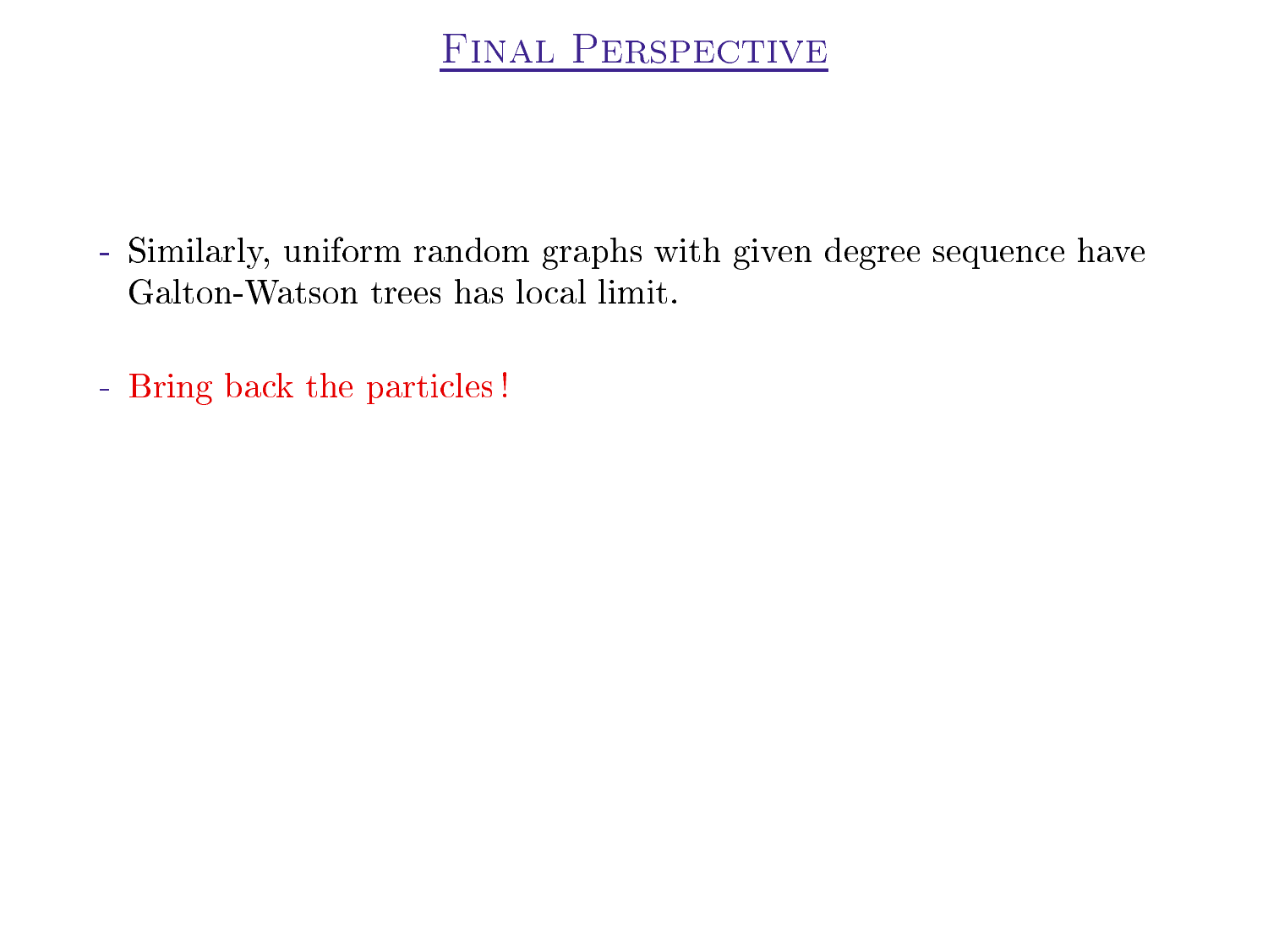- Similarly, uniform random graphs with given degree sequence have Galton-Watson trees has local limit.
- Bring back the particles!
- Chase-escape process on a lattice?
- Long time scale on the complete graph : analog of Kermack-McKendrick ODE system?